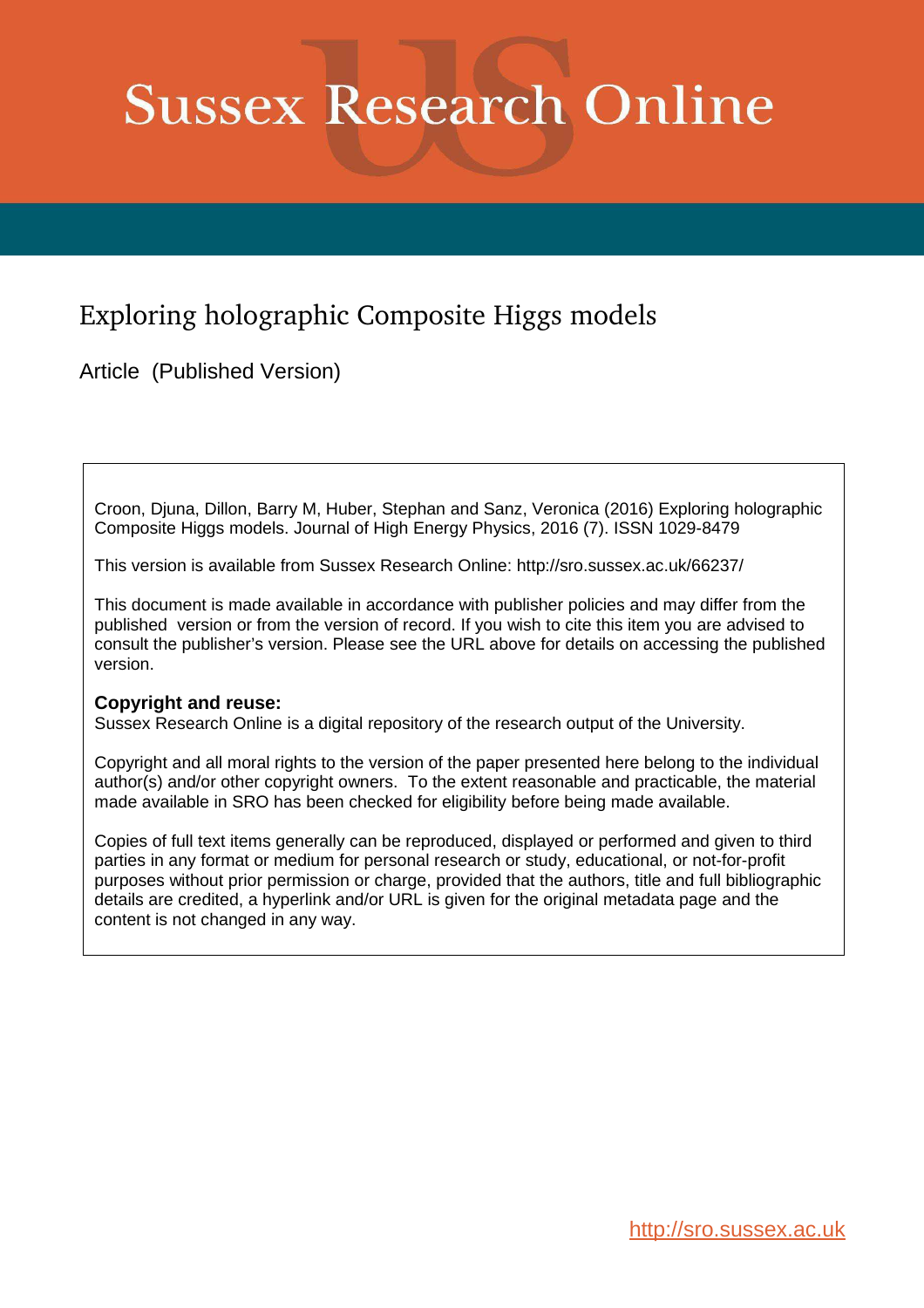PUBLISHED FOR SISSA BY 2 SPRINGER

RECEIVED: January 22, 2016 REVISED: May 22, 2016 Accepted : July 6, 2016 PUBLISHED: July 13, 2016

## Exploring holographic Composite Higgs models

Djuna Croon, $^{a,b}$  Barry M. Dillon, $^a$  Stephan J. Huber $^a$  and Veronica Sanz $^a$ 

<sup>a</sup>Department of Physics and Astronomy, University of Sussex, BN1 9QH Brighton, U.K.  $b$ Perimeter Institute for Theoretical Physics, Waterloo, ON, Canada  $E\text{-}mail: \texttt{d.com@sussex.ac.uk}, \texttt{b.dillon@sussex.ac.uk},$  $E\text{-}mail: \texttt{d.com@sussex.ac.uk}, \texttt{b.dillon@sussex.ac.uk},$  $E\text{-}mail: \texttt{d.com@sussex.ac.uk}, \texttt{b.dillon@sussex.ac.uk},$ [v.sanz@sussex.ac.uk](mailto:v.sanz@sussex.ac.uk) , [s.huber@sussex.ac.uk](mailto:s.huber@sussex.ac.uk)

<span id="page-1-0"></span>Abstract: Simple Composite Higgs models predict new vector-like fermions not too far from the electroweak scale, yet LHC limits are now sensitive to the TeV scale. Motivated by this tension, we explore the holographic dual of the minimal model, MCHM <sup>5</sup>, to try and alleviate this tension without increasing the fine-tuning in the Higgs potential. Interestingly, we find that lowering the UV cutoff in the 5D picture allows for heavier top partners and less fine-tuning. In the 4D dual this corresponds to increasing the number of "colours" N, thus increasing the decay constant of the Goldstone Higgs. This is essentially a 'Little Randall-Sundrum Model', which are known to reduce some flavour and electroweak constraints. Furthermore, in anticipation of the ongoing efforts at the LHC to put bounds on the top Yukawa, we demonstrate that deviations from the SM can be suppressed or enhanced with respect to what is expected from mere symmetry arguments in 4D. We conclude that the 5D holographic realisation of the MCHM <sup>5</sup> with a small UV cutoff is not in tension with the current experimental data.

Keywords: Phenomenological Models, Phenomenology of Field Theories in Higher Dimensions

ArXiv ePrint: [1510.08482v2](http://arxiv.org/abs/1510.08482v2)

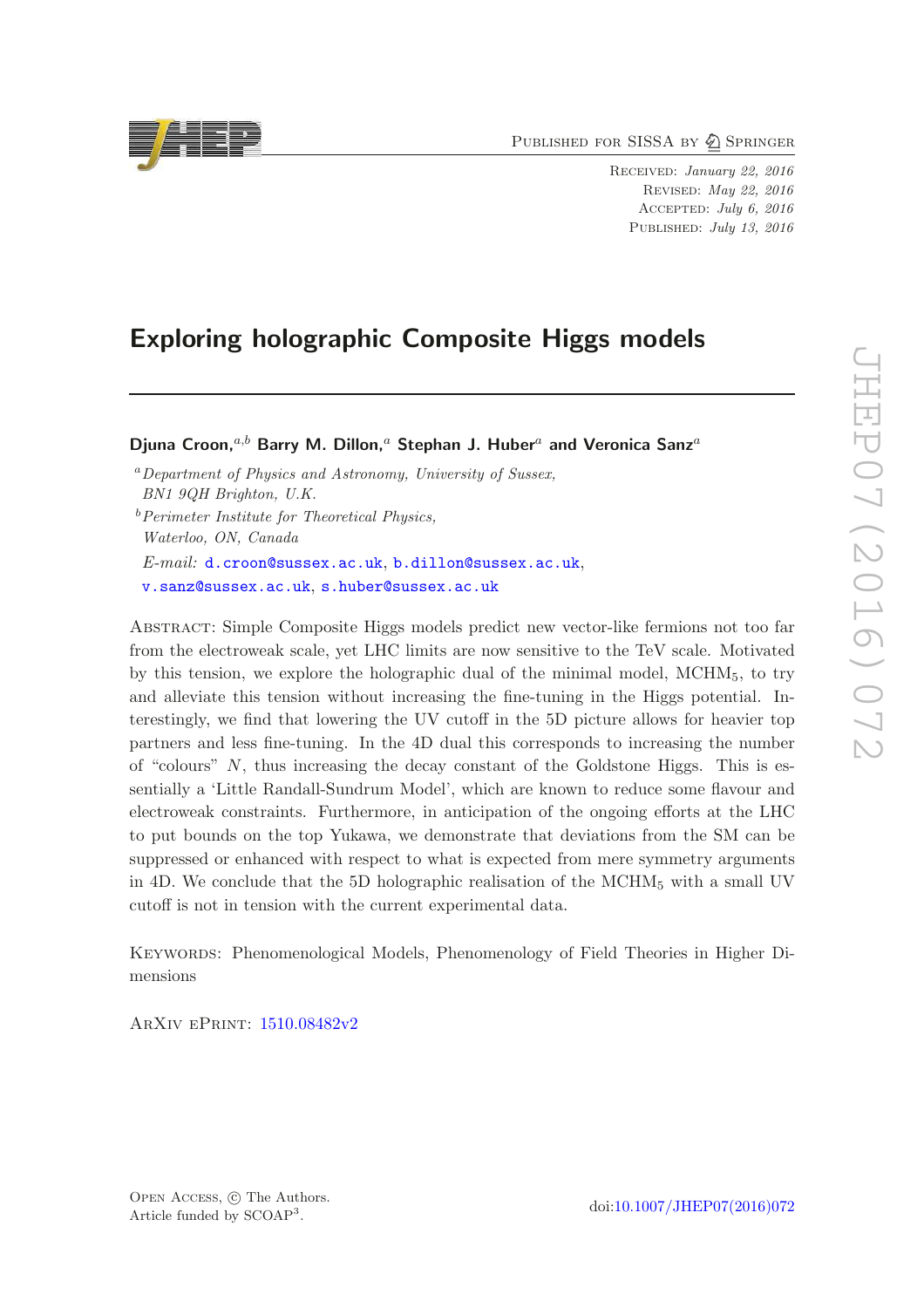#### Contents

|            | 1 Introduction                                                     | $\mathbf{1}$            |
|------------|--------------------------------------------------------------------|-------------------------|
|            | 2 Overview of the MCHM <sub>5</sub>                                | $\overline{\mathbf{4}}$ |
| $3 -$      | A holographic model                                                | $\mathbf{5}$            |
|            | The 5D gauge sector<br>3.1                                         | 6                       |
|            | The 5D quark sector<br>3.2                                         | 7                       |
|            | 3.3 The effective action                                           | 8                       |
|            | 4 Higgs potential and EWSB                                         | $\boldsymbol{9}$        |
|            | 4.1 Yukawa couplings in the holographic MCHM <sub>5</sub>          | 10                      |
|            | 5 Top partners in holographic $MCHM5$                              | 10                      |
| 6          | Higgs couplings to the top sector                                  | 17                      |
|            | Higgs differential distributions as a test of compositeness<br>6.1 | 18                      |
| $7\degree$ | Conclusions                                                        | 20                      |
|            | A Form factors in the holographic $MCHM5$                          | 21                      |

#### 1 Introduction

The discovery of the Higgs boson at LHC [ [1](#page-22-0) , [2](#page-22-1)], which so-far appears to be very Standard Model-like, and the non observation of new physics raises the question of the origin of the electroweak scale. Among some well motivated explanations of this scale, such as supersymmetry or extra dimensions, is Higgs compositeness. In this framework the Higgs field is composed of some particles interacting via a strongly interacting gauge theory which confines at the TeV scale. A "little hierarchy" between the electroweak scale and the new physics scale can arise naturally if the Higgs bound state is a pseudo-Goldstone boson of this new strongly interacting sector.

Despite difficulties in extracting predictions from strongly coupled gauge theories, several methods have been developed. The most basic of these makes use of large  $N$  approximations in  $SU(N)$  gauge theories, and of the global symmetry structure in the low energy effective theory [[3](#page-22-2)[–10](#page-22-3)]. These methods, although useful, can be rather limited since precise calculations of form factors are impracticable. This means that one is unable to extract precise values of physical quantities, such as the mass spectrum of particles and their couplings. For these reasons it is difficult to constrain the models using experimental data.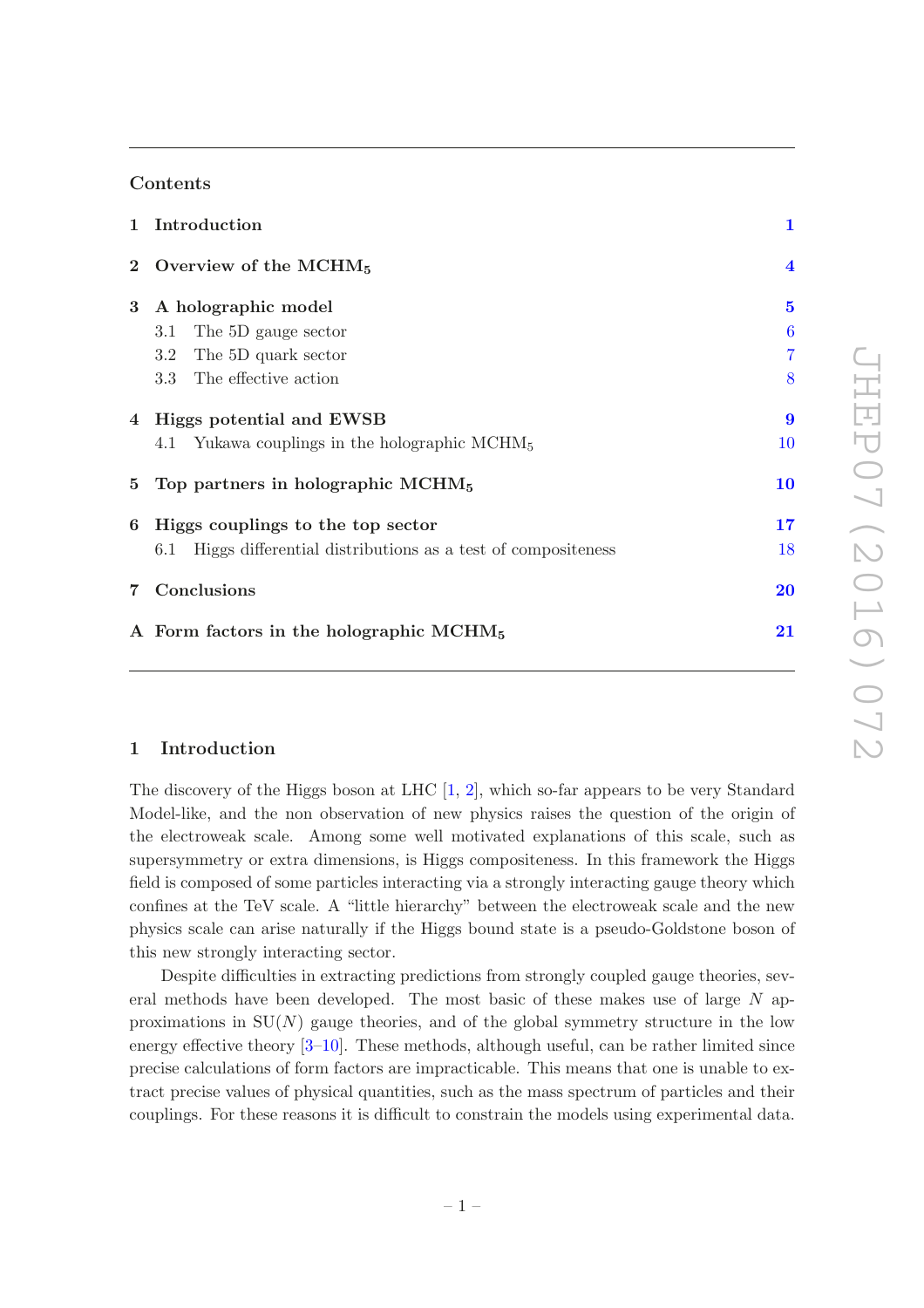It is possible to make progress beyond this using computational tools such as lattice simulations, and while determining baryon states is still challenging, some studies in nonminimal Composite Higgs models have been done regarding the structure of the meson states [\[11](#page-22-4) [–13](#page-22-5)]. In this paper we adopt another popular method, namely holography, which has been proven useful to describe another strongly coupled theory, QCD at low energies [\[14](#page-22-6)[–18\]](#page-23-0) as well as a way to develop new, non-QCD like, models of Technicolor [\[19](#page-23-1)[–22\]](#page-23-2). In the context of Composite Higgses, the pioneer papers of Contino et al. [\[23](#page-23-3), [24](#page-23-4)], followed an intense exploration of the Higgs as a holographic pseudo-Goldstone boson in warped extra-dimensions, see e.g. [\[25](#page-23-5)]. Holography is a method based on the conjectured duality between strongly interacting gauge theories in 4D and weakly coupled gravitational theories on a 5D AdS space. Since the dual theory is weakly coupled, we are able to extract precise predictions for the form factors and all masses and couplings in the model. Here the word *precision* comes from the determination of 4D observables in terms of the 5D model parameters after dimensional reduction, yet the relation with the target strongly coupled 4D theory is still a conjecture and hence bound to an inherent uncertainty.

The physics of 5D AdS spaces [\[26](#page-23-6) [–29](#page-23-7)] was studied independently of its application to composite Higgs models, and many of the results and constraints are the same in both cases. The most important of these are the constraints imposed by the electroweak precision observables. In the absence of additional symmetries, large corrections to the T parameter imply a lower bound on the spin-1 resonances of  $\sim 8 \,\text{TeV}$  [\[30](#page-23-8), [31\]](#page-23-9). Some ways of improving this bound are to account for incalculable contributions to the operators in the 5D bulk [\[30\]](#page-23-8), consider modifications to the AdS geometry [\[31](#page-23-9)], employ models with more than one extra dimension [\[32](#page-23-10)], or introduce large brane kinetic terms for gauge fields [\[33\]](#page-23-11). The most natural way to protect larger contributions to the T parameter however, is to extend the gauge sector in the bulk to include a custodial symmetry [\[34](#page-23-12) , [35\]](#page-23-13). This mechanism is employed in most realistic composite Higgs models, and allows for spin-1 resonances with masses as low as about 2 .5 TeV.

The space of composite Higgs models is parametrised by the global symmetry structure of the low energy effective theory, and the embedding of the quarks and leptons into this global symmetry. A large literature exists on the simplest composite Higgs models. We will focus on what is known as the Minimal Composite Higgs Model (MCHM) [\[23](#page-23-3), [24\]](#page-23-4) with the quarks and leptons embedded in fundamental representations of the global symmetry (MCHM<sub>5</sub>) [\[36](#page-23-14), [37\]](#page-23-15). This model has a global  $SO(5)$  symmetry broken to  $SO(4)$  at the TeV scale, thus employing the custodial protection of the T parameter. A detailed discussion of this model is reserved for section 2. For further details on the model-building approaches in Composite Higgs models see [\[38](#page-24-0) [–48](#page-24-1)].

Using the holographic approach it has been shown that it is possible to reproduce the correct top mass, Higgs vev and Higgs mass quite naturally. However it is found that this usually requires light top partners [\[36](#page-23-14) , [37](#page-23-15)]. Typically top partners below about 700 GeV are required, and this is already in tension with bounds on vector-like quarks at the LHC [\[49](#page-24-2) , [50\]](#page-24-3) which, for single channel final states, already reach 900 GeV. For specific information on top partner phenomenology we refer the reader to [\[51](#page-24-4) [–63\]](#page-25-0) and for general LHC phenomenology of the MCHM to  $[64-75]$ .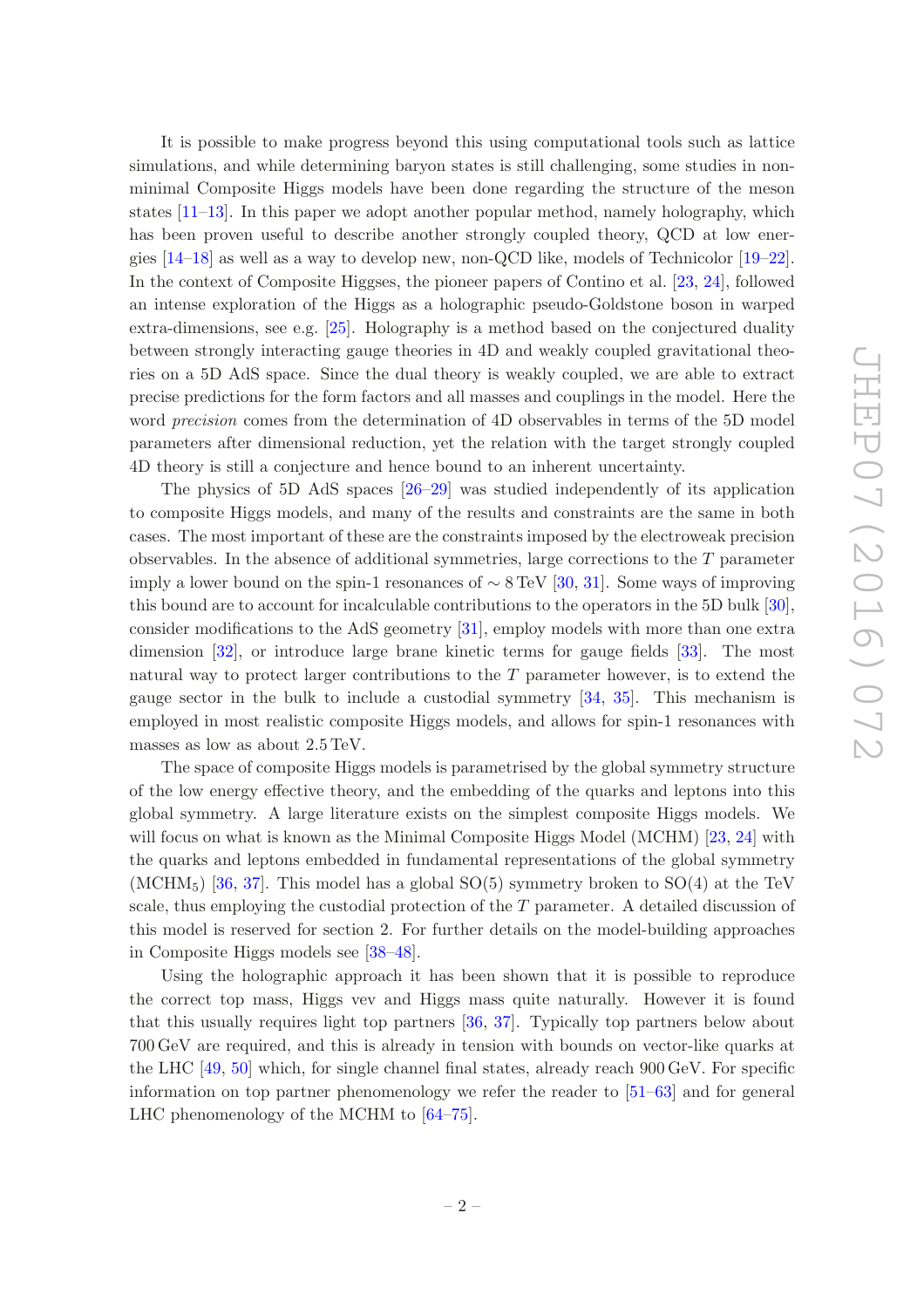There have been some attempts to alleviate the need for the light top partners in holographic models. It has been shown that by embedding the leptons in larger representations, their contributions to the Higgs potential can help alleviate the need for light top partners [\[33\]](#page-23-11). Also using the holographic realisations (although with a flat background), authors in [\[77](#page-26-0)] use larger embeddings for the third generation to reduce the fine-tuning in the Higgs potential and allow for heavier top-partners. More recently, models of composite Higgs with more than one breaking scale have been studied in a 4D realisation, and it was found that this also allows for heavier top partners [\[78](#page-26-1)].

<span id="page-4-0"></span>In general, tension from light top partners is not as much of a problem in the 4D explicit realisations as it is in the holographic models. In [[4](#page-22-7), [76\]](#page-25-3) it has been demonstrated that one can achieve heavy top partners while having a light Higgs and keeping the fine-tuning at acceptable values. The correspondence between the 4D and 5D models can be described in terms of a dictionary from which one can relate the 4D and 5D parameters. One entry in this relates the number of "colours" in the strongly coupled 4D gauge theory to the UV cutoff in the 5D AdS theory. In this work we investigate how the top partner spectrum changes as we vary this parameter. The effects of lowering this UV cutoff has been studied previously in 5D AdS scenarios in which the Higgs is not a pseudo-Goldstone boson, these models are referred to as "Little Randall-Sundrum" (LRS) models [\[79](#page-26-2) , [80\]](#page-26-3). It has been shown that these models reduce bounds on some flavour and electroweak observables. In models of gauge-Higgs unification, lowering the UV cutoff allows for lower values of  $v/f_\pi$ while keeping the Kaluza-Klein (KK) scale constant. In the dual theory this is related to an increase in the number of colours " N". In doing this we find that, while keeping the KK scale and the Higgs and top quark masses at the observed values, we can increase the mass of the lightest top resonance. This is easily understood in the KK picture, where lowering the UV scale modifies the couplings of the KK modes. The LRS models have also found use in recent attempts to explain the di-photon excess detected at ATLAS [\[81\]](#page-26-4) and CMS [\[82\]](#page-26-5) in terms of a KK graviton or a radion [\[83](#page-26-6) , [84\]](#page-26-7), where the KK graviton interpretation requires some extra brane kinetic terms to explain its relatively small mass [\[85](#page-26-8), [86\]](#page-26-9). One important aspect of these LRS models is that there must be some dynamics which kills the graviton zero mode arising from fluctuations of the background metric. Since we only use these holographic models as tools for calculating effective theories for Composite Higgs models, this simply means that there is no massless spin-2 composite state arising from the strongly coupled field theory which gives us the Higgs.

Having constructed a MCHM without light top partners, we investigate deviations in the top Yukawa coupling, motivated by the ongoing experimental effort at LHC to put bounds on deviations from the SM prediction. In composite Higgs models the top Yukawa is generally suppressed compared to the SM. If this effect is too large, it could lead to a potential conflict with current or future data. We study the top Yukawa coupling in the 5D realisation and find that in some regions of parameter space the deviations to the SM can be suppressed relative to what is expected from pure (4D) symmetry arguments. This will be very relevant once the experimental precision on the top Yukawa increases.

Overall, we find that our 5D holographic realisation of the MCHM <sup>5</sup> with a smaller UV cutoff is not in tension with current experimental data (both on the top partner spectrum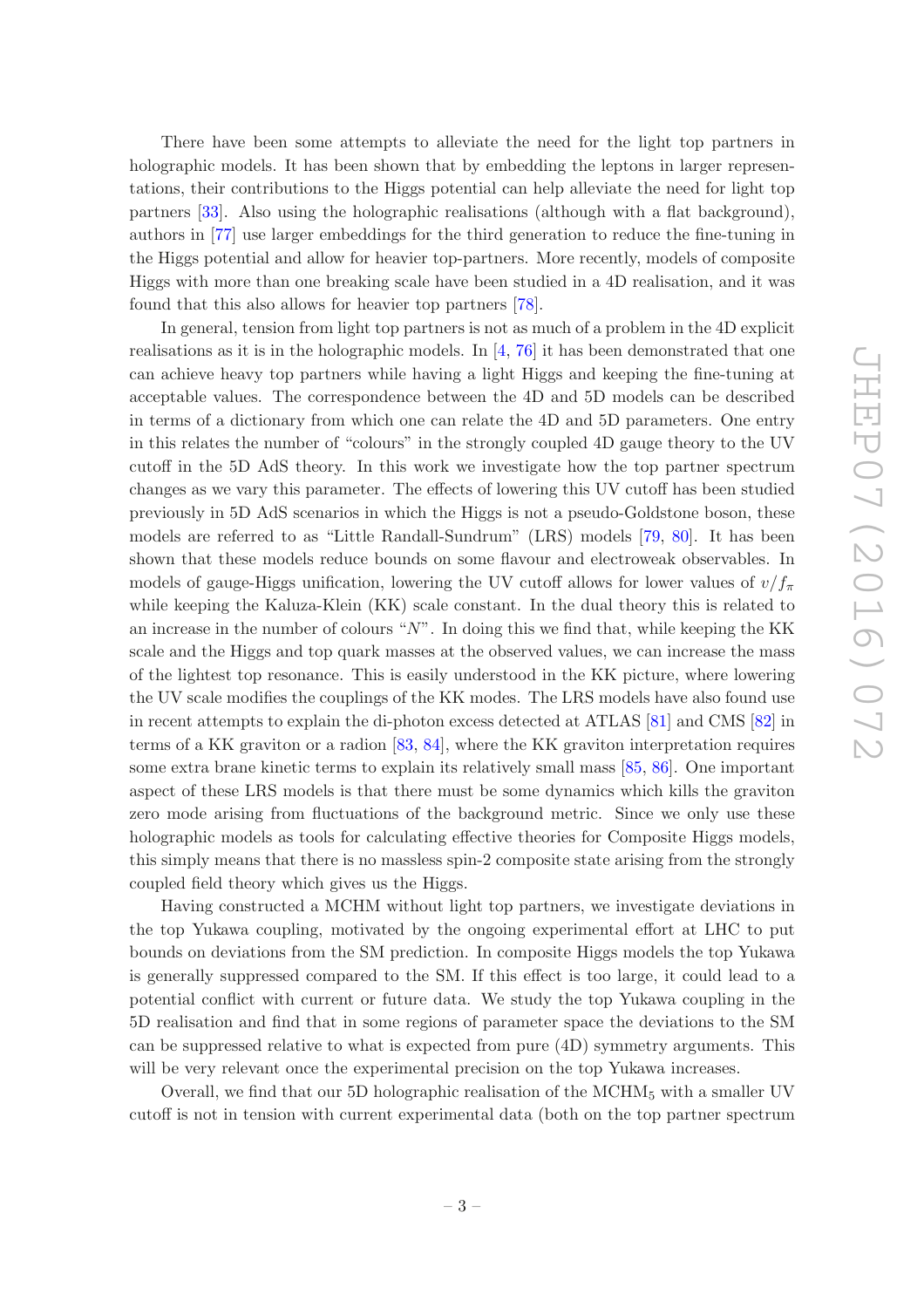and the top Yukawa coupling). In fact, we find that having a lower 5D cut-off allows for a better comparison between the holographic and 4D explicit realisations, and we find good agreement between the results. The mechanisms we study that allow for heavier top partners and suppressed Yukawa deviations are very general, and in particular do not rely on any specific coset or fermion embedding. Therefore, we expect that these results will generalise to non-minimal versions of composite Higgs, and it will be interesting and fruitful to study this in detail in the future.

#### 2 Overview of the MCHM<sub>5</sub>

Composite Higgs models posit a new strong sector with a global symmetry  $(SO(5) \times U(1)_{X}$ in the MCHM) which spontaneously breaks to its subgroup  $(SO(4) \times U(1)_X)$ , below its confinement scale. The resulting four Goldstone bosons, transforming in the fundamental representation of SO(4) (or equivalently as a bi-doublet of  $\mathrm{SU}(2)_L \times \mathrm{SU}(2)_R$ ), are identified with the Higgs doublet. A tree-level potential for the Goldstone bosons is forbidden by shift-symmetry, but a potential is generated radiatively if we introduce a further explicit breaking. This is done by gauging the subgroup  $SU(2)_L \times U(1)_Y$  of  $SO(4) \times U(1)_X$  and by choice of the fermion interaction structure.

<span id="page-5-0"></span>The new strong sector adds heavy bound states, with masses around the breaking scale, to the Standard Model field content. Mixing between the new states and the SM results in modified couplings; constraints can be placed on these modifications normalised to the SM prediction. Most stringently, electroweak precision tests put bounds the gauge boson self-energy parametrised by the oblique parameters. In the MCHM the T-parameter is protected from large corrections due to the custodial symmetry. However, as we will see, the S-parameter bounds form an important constraint on the scale of new spin-1 resonances.

The spectrum of the spin-1 states is fixed by the symmetry breaking pattern, but there is some freedom for the new spin- $\frac{1}{2}$  states. One has to choose how to embed the standard model quarks and leptons into the  $SO(5) \times U(1)_X$  symmetry, and how to introduce an explicit breaking. As the third generation of the SM couples most strongly to the Higgs, we will focus on that for our present work, as is customary.

Embedding the standard model  $SU(2)_L$  doublets in bi-doublets of  $SU(2)_L \times SU(2)_R$ protects the  $Zb\bar{b}$  from large corrections. A simple way to do this is to embed each standard model quark generation into two fundamentals of  $SO(5) \times U(1)_X$ ,

<span id="page-5-1"></span>
$$
\xi_{q1} = \begin{bmatrix} \psi'_{q1,(L,R)} \\ \psi_{q1,(L,R)} \\ \eta_{q1,(L,R)} \end{bmatrix}_{\frac{2}{3}}, \xi_{q2} = \begin{bmatrix} \psi_{q2,(L,R)} \\ \psi'_{q2,(L,R)} \\ \eta_{q2,(L,R)} \end{bmatrix}_{-\frac{1}{3}}
$$
(2.1)

where the  $\psi$  fields transform as a bi-doublet of  $\mathrm{SU}(2)_L \times \mathrm{SU}(2)_R$  and the  $\eta$  fields transform as singlets. The elements of each multiplet have left and right-handed components such that the new fermionic states couple to the gauge fields in a vector-like way. The Standard Model left-handed doublets are identified with one linear combination of  $\psi_{q1,L}$  and  $\psi_{q2,L}$ , while the other linear combination is made massive. The right-handed fields are identified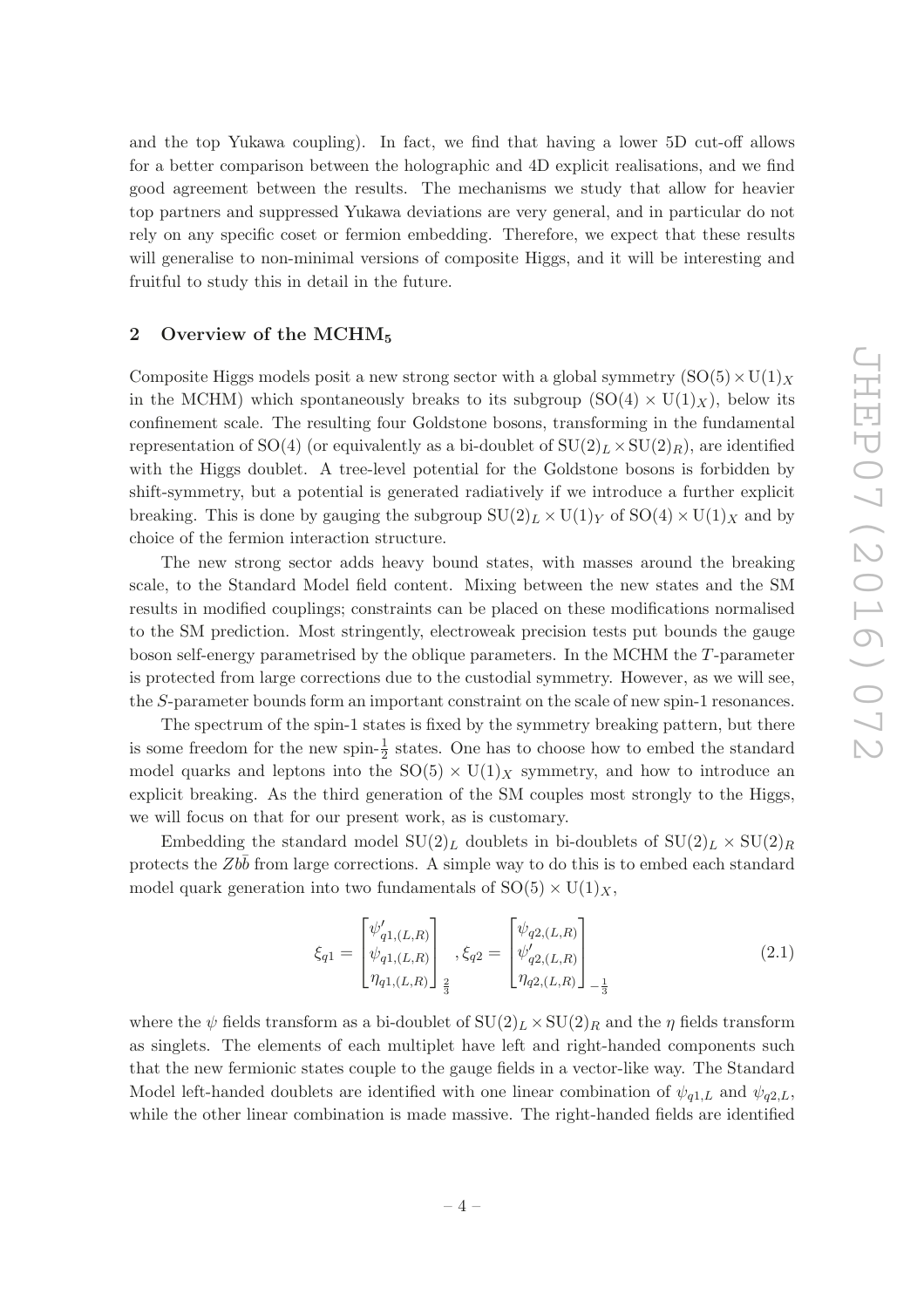with  $\eta_{q1,R}$  and  $\eta_{q2,R}$ . The charge under  $U(1)_X$  is assigned such that the fields carry the correct hypercharge,  $Y = T_R^3 + X$ .

As the SM is the low energy limit of the theory, the non-SM fields are assumed to have masses of the order of the breaking scale. The SM fields have heavy spin- $\frac{1}{2}$  partners with the same quantum numbers. The spurious fields give rise to additional exotic multiplets with charges  $Y = \frac{7}{6}$  and  $Y = -\frac{5}{3}$ .

Fermionic contributions to the Higgs potential are introduced via linear SO(5) violating couplings to heavy composite fermionic degrees of freedom. This mechanism is known as partial compositeness. The same couplings are also responsible for generating the masses and Yukawa couplings of the SM fields.

It has long been known that the 4D model described here has a dual in 5D gauge-Higgs unification. The strong coupling in the 4D action makes it impossible to compute the form factors perturbatively, but the weak coupling in the dual allows one to calculate them explicitly. 5D methods therefore provide very useful analytical tools for studying strongly coupled 4D gauge theories. In the next section we will describe in more detail a 5D model leading to the low energy physics as the MCHM <sup>5</sup> described in this section.

#### <span id="page-6-0"></span>3 A holographic model

In this section we follow closely the calculational procedure of [\[37](#page-23-15)]. We will consider a 5D AdS bulk space bounded by two 3-branes,

$$
ds^{2} = \frac{R^{2}}{r^{2}} (\eta^{\mu\nu} dx_{\mu} dx_{\nu} - dr^{2}),
$$
\n(3.1)

where r is a conformal co-ordinate related to the fifth spatial co-ordinate, y, by  $r = \frac{1}{k}$  $\frac{1}{k}e^{ky}$ , in which k is the curvature of the 5D space. The branes are located at  $r = R = 1/k$  (the UV) and  $r = R' = \frac{1}{M_E}$  $\frac{1}{M_{KK}} \sim \mathcal{O}(\text{TeV}^{-1})$  (the IR). The position of the IR brane is related to the scale of spontaneous symmetry breaking in 4D.

In the MCHM dual, the 5D bulk has a local  $SO(5) \times U(1)_X$  gauge symmetry. To describe the third quark generation, we require four fermion multiplets living in the 5D bulk, transforming as fundamentals of SO(5). Two of these correspond to  $\xi_{q1}$  and  $\xi_{q2}$ , with  $U(1)_X$  charges  $\frac{2}{3}$  and  $-\frac{1}{3}$ . And the other two,  $\xi_u$  and  $\xi_d$ , correspond to the composite states required by the partial compositeness mechanism. The boundary conditions of the 5D fields are assigned as follows,

$$
A^{a}(++) , \qquad A^{\hat{a}}(+-)
$$
\n
$$
\xi_{q1} = \begin{bmatrix} \psi'_{q1}(-+) \\ \psi_{q1}(++) \\ \eta_{q1}(--) \end{bmatrix}_{\frac{2}{3}}, \qquad \xi_{q2} = \begin{bmatrix} \psi_{q2}(++) \\ \psi'_{q2}(-+) \\ \eta_{q2}(--) \end{bmatrix}_{-\frac{1}{3}}, \qquad (3.2)
$$
\n
$$
\xi_{u} = \begin{bmatrix} \psi'_{u}(+-) \\ \psi_{u}(+-) \\ \eta_{u}(-+) \end{bmatrix}_{\frac{2}{3}}, \qquad \xi_{d} = \begin{bmatrix} \psi_{d}(+-) \\ \psi'_{d}(-+) \\ \eta_{d}(-+) \end{bmatrix}_{-\frac{1}{3}}
$$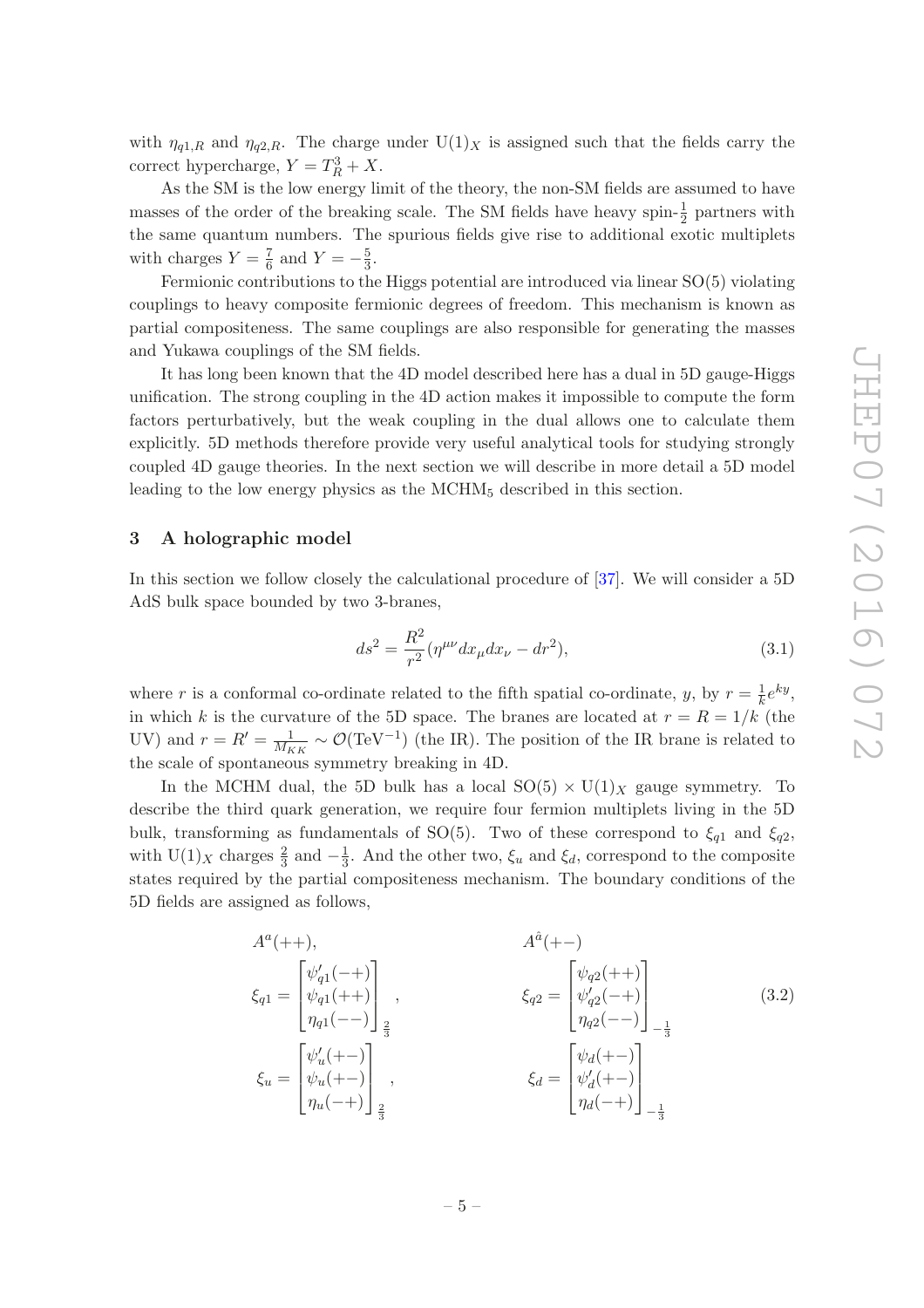where  $A^a$  and  $A^{\hat{a}}$  are the  $SO(4) \times U(1)_X$  and broken generators, respectively. Here the + ( −) represents a Neumann (Dirichlet) boundary condition, and the order of these is to be understood as (UV, IR). For the gauge fields we denote the boundary condition on the  $(\mu, \nu)$  component, while the  $A^5$  components will have the opposite boundary conditions. For the fermion fields we denote the boundary condition on the left-handed mode, while the right-handed modes will also have the opposite boundary conditions. It follows that fermion fields with  $(++)$  will have a massless left-handed component, while those with  $(--)$  have a massless right-handed component, and fields with  $(+-)$  or  $(-+)$  have no massless components. For the gauge fields, components with  $(++)$  boundary conditions will have a massless  $A^{\mu}$  mode, while components with  $(--)$  will have a massless  $A^{5}$  scalar mode, and again the components with  $(+-)$  or  $(-+)$  will not have any massless component.

The  $SO(5) \times U(1)_X$  symmetry on the UV brane should be broken to the SM electroweak group in such a way that  $Y = T_R^3 + X$ . In addition to this, the linear combination  $(\psi_{q1,L} - \psi_{q2,L})$  should be given a mass on the UV brane so that only  $(\psi_{q1,L} + \psi_{q2,L})$  has a massless component. We then identify the SM left-handed doublet as  $\psi_q = (\psi_{q1,L} + \psi_{q2,L}).$ Taking all of this into account, the low energy theory now looks very much like the SM before electroweak symmetry breaking.

#### 3.1 The 5D gauge sector

<span id="page-7-0"></span>In the 5D models the composite Higgs can be identified with the zero mode of the fifth component of the 5D gauge fields, i.e.  $A_5^0$ . The only  $A_5$  fields which have a massless zero mode are those with  $(--)$  boundary conditions. From eq.  $(3.2)$  it can be seen that these precisely correspond to the SO(5) /SO(4) generators, as expected. With the description of the model given so far, the dynamics of the 5D gauge sector is fixed. The only free parameters being the scale  $M_{KK}$  and the ratio of UV/IR scales, ln( $\Omega$ ). In principle we could also include brane kinetic terms, but these are expected to be radiatively induced and we assume their effects to be negligible.

From the 5D model one can derive expressions for observables in the 4D composite Higgs model. Firstly, the decay constant of the Goldstone fields is found to be,

$$
f_{\pi}^2 = \frac{4M_{KK}^2}{g^2 \ln \Omega} \tag{3.3}
$$

where g is the EW gauge coupling  $\sim 0.65$  and  $\Omega = \frac{R'}{R}$  $\frac{R'}{R}$  is the ratio of scales in the model. This expression can be generalized to non-AdS warped metrics as in refs. [\[87](#page-26-10)[–89\]](#page-26-11).

Since the Higgs doublet is a Goldstone field, its couplings are of the form  $\sin(h/f_\pi)$ . Once electroweak symmetry is broken, obtaining the correct W and Z boson masses requires that

$$
\sin^2\left(\frac{h}{f_\pi}\right) \equiv s_h^2 = \frac{v^2}{f_\pi^2} = \frac{m_W^2}{M_{KK}^2} \ln(\Omega). \tag{3.4}
$$

Thus deviations in the Higgs boson couplings can depend as much on the UV scale as they do the IR. The holographic picture relates the  $1/N$  (large number of "colours") expansion in a 4D strongly coupled gauge theory to an expansion in a small 5D gauge coupling  $g_5$  in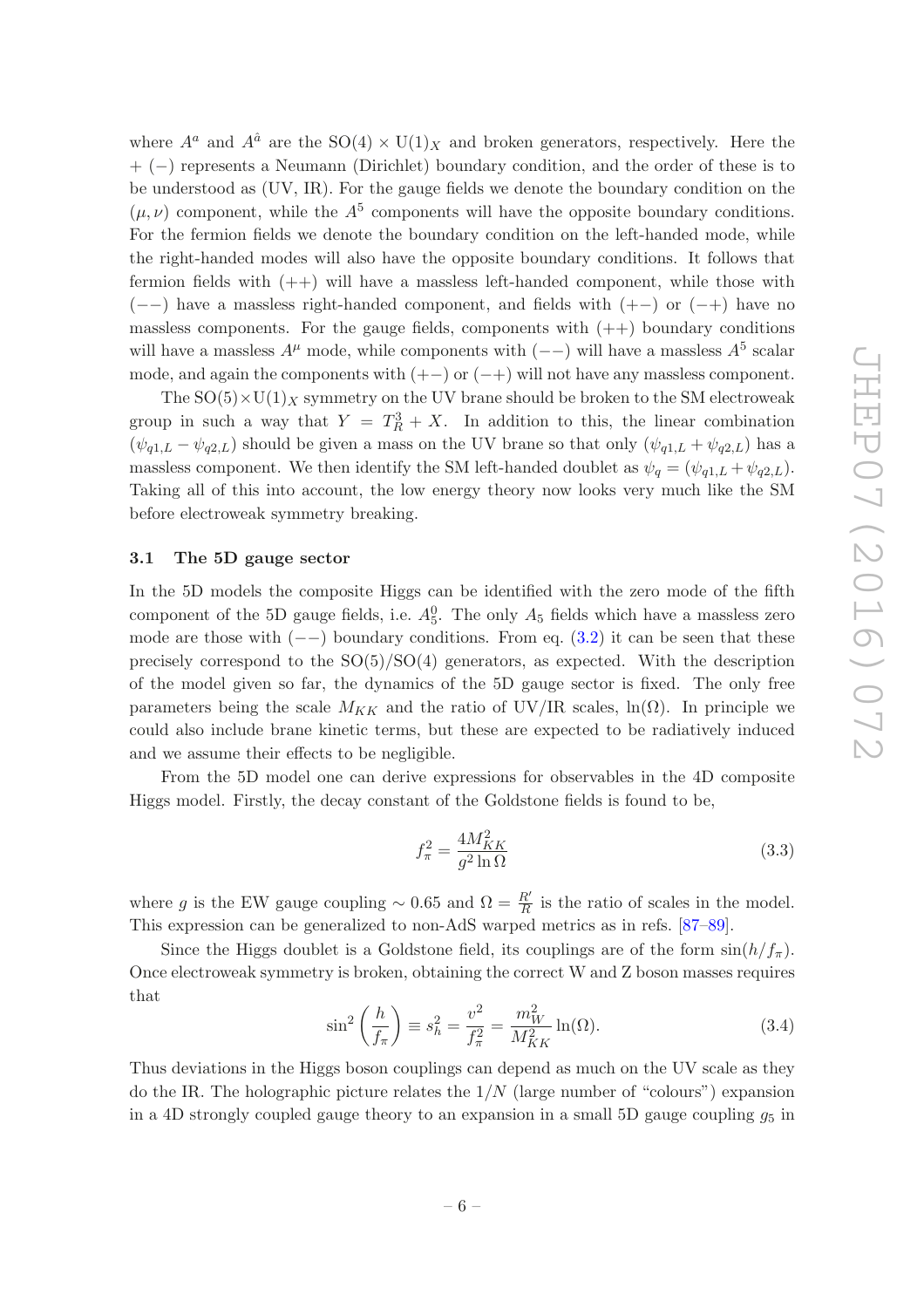<span id="page-8-0"></span>AdS space. From this picture the following correspondence arises,

$$
\frac{1}{N} = \frac{g_5^2 k}{16\pi^2},\tag{3.5}
$$

where  $g_5^2 k = g^2 \ln(\Omega)$ . This allows us to think of the ratio of scales in the 5D theory as dual to the number of colours in the 4D picture: larger N implies a smaller  $\ln(\Omega)$ , which is also related to the cutoff of the theory [\[88](#page-26-12)]. Note that there is no reason to keep  $\Omega \sim 10^{15}$ , as is done in some warped extra dimensional models to solve the Planck-electroweak hierarchy problem. We should remember that the 5D NDA condition for calculability requires that  $g^2\ln(\Omega)$  $\frac{\ln(N)}{24\pi^2} \ll 1$ , but even with  $\ln(\Omega) = 40$  this is ~ 0.07. Lastly, an important bound on these models comes in the form of the electroweak S-parameter, which can be expressed as,

$$
S \simeq \frac{3}{8} \frac{N}{\pi} s_h^2 = \frac{6\pi}{g^2 \ln \Omega} s_h^2 = \frac{3\pi v^2}{2M_{KK}^2}.
$$
 (3.6)

The constraints for S are correlated with the T parameter: for an exact custodial symmetry,  $T = 0$ , the bound is  $S < 0.02$  (implying  $M_{KK} > 3.8 \text{ TeV}$ ), allowing for maximal contribution to T it relaxes to  $S < 0.3$  (which is saturated for  $M_{KK} \simeq 1 \,\text{TeV}$ ). In this latter case the lightest gauge KK modes are approximately at  $\frac{3\pi}{4}$  $\frac{3\pi}{4}M_{KK} \sim 2.35 \,\text{TeV}$ . Note that as long as some hierarchy exists between the IR and UV scales, the S-parameter only depends on the IR scale.

#### 3.2 The 5D quark sector

In the quark sector, to familiarise ourselves with the parameters of the model, it is instructive to look at the 5D action for the fields,

<span id="page-8-1"></span>
$$
S_{\Phi} = \int d^4x \int_R^{R'} dr \sqrt{|g|} \sum_{i=q,u} \left( \frac{1}{2} \left( \bar{\xi}_i \gamma^M D_M \xi_i - D_M \bar{\xi}_i \gamma^M \xi_i \right) - c_i k \bar{\xi}_i \xi_i \right), \qquad (3.7)
$$

$$
+ \int d^4x \left( m_u \bar{\xi}_q^b \xi_u^b + M_u \bar{\xi}_q^s \xi_u^s + h.c. \right)_{r=R'}
$$

where  $E_a^M$  is the fünfbein,  $E_a^M \gamma^a = \gamma^M$ ,  $\gamma^a = (\gamma^\mu, i\gamma^5)$  are the gamma matrices in flat space, and  $\omega_M$  is the spin connection. The b and s superscripts in the brane mixing terms denote the bi-doublet and singlet components of the fermion multiplets. The IR brane masses control the breaking of SO(5): for  $m_u \neq 1/M_u$  it is broken explicitly, preserving the  $SO(4)$  subgroup.

<span id="page-8-2"></span>Varying the 5D mass parameters  $(c_q \text{ and } c_u)$  determines the degree of compositeness of the fermionic operators. The field  $\xi_q$  has a left-handed zero mode and hence becomes more composite as  $c_q$  moves in a negative direction. Whereas  $\xi_u$  has a right-handed zero mode so becomes more composite as  $c_u$  moves in a positive direction. For  $c_q = -c_u$  the fields have the same degree of compositeness. In the Kaluza-Klein picture these mass parameters control the localisation of any massless zero modes in the spectrum: a greater composite component corresponds to more IR localisation.

We have defined  $\psi_q = (\psi_{q1,L} + \psi_{q2,L})$ , but when calculating the Higgs potential the state with the most composite mixing will contribute the most. Thus when calculating the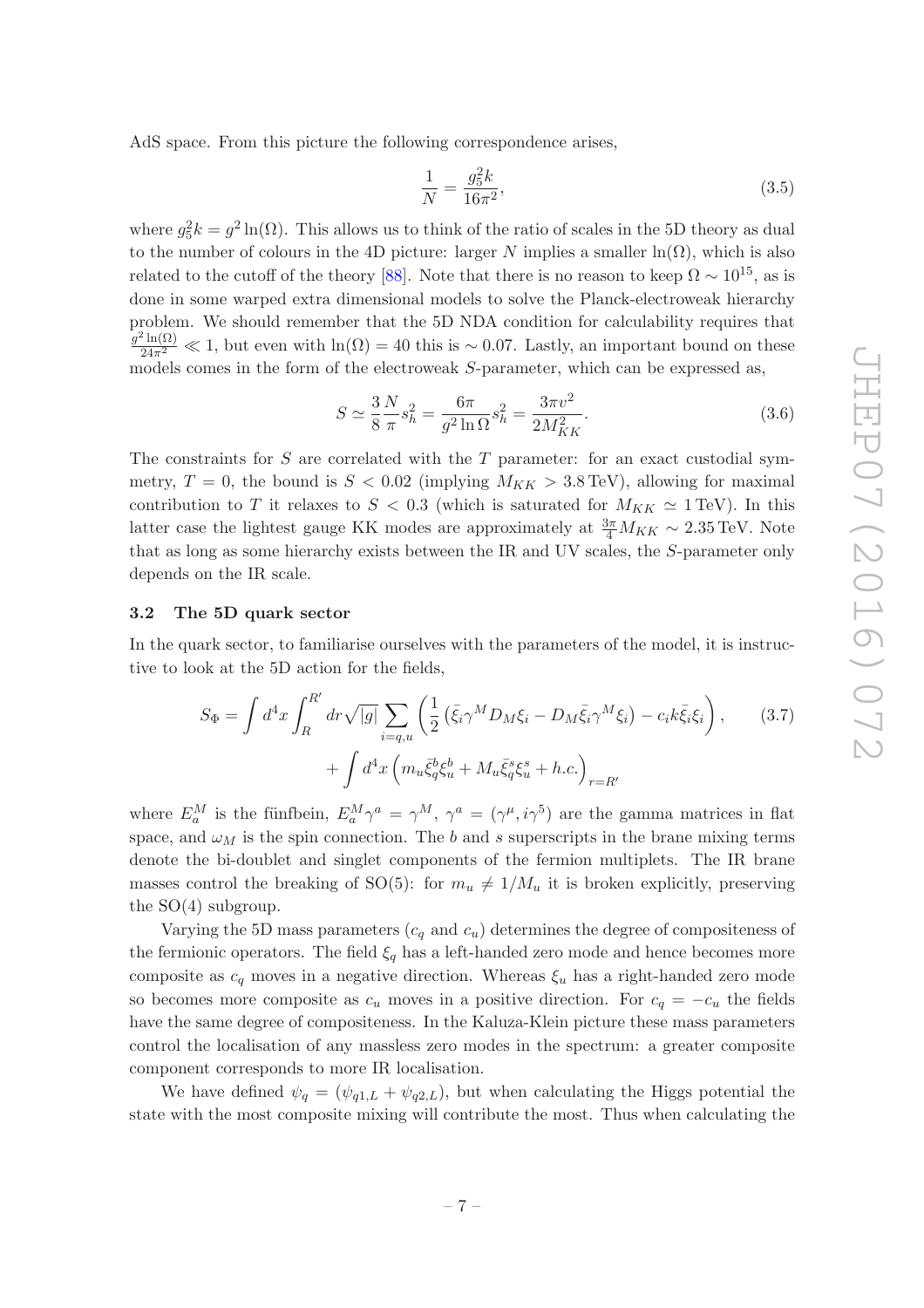top quark contribution to the Higgs potential we will assume  $\psi_{q1,L}$  to be most composite and take  $\psi_q \simeq \psi_{q1,L}$ .

#### 3.3 The effective action

Once the model is defined, one can write down the most general effective Lagrangian compatible with the symmetry structure. In the case of the  $MCHM<sub>5</sub>$  this is,

<span id="page-9-0"></span>
$$
\mathcal{L}_{\text{eff}} = -\frac{P_t^{\mu\mu}}{2} \left[ \frac{2}{g_5^2} W_\mu^+ \left( \Pi_0 + \frac{s_h^2}{2} \Pi_1 \right) W_\nu^- + A_\mu \left( \frac{1}{g_5^2} \Pi_0 + \frac{c_w^2 - s_x^2}{g_{5,X}^2} \Pi_0^X \right) A_\nu \right. \left. + Z_\mu \left( \frac{c_w^2 + s_x^2 s_w^2}{g_5^2} \Pi_0 + \frac{c_x^2 s_w^2}{g_{5,X}^2} \Pi_0^X + \frac{s_h^2}{2c_w^2 g_5^2} \Pi_1 \right) Z_\nu \right] + \bar{q}_L \left( \Pi_0^q + \frac{s_h^2}{2} \Pi_1^q H^c H^{c\dagger} \right) p q_L + \bar{u}_R \left( \Pi_0^u + \frac{s_h^2}{2} \Pi_1^u \right) p u_R + \frac{s_h c_h}{\sqrt{2}} M_1^u \bar{q}_L H^c u_R + h.c. \right)
$$
\n(3.8)

The form factors  $\Pi_0^X$  are associated with the  $U(1)_X$  gauge field, and the mixing angles  $s_x$ and c <sup>x</sup> arise via the breaking to the SM subgroup on the UV brane. For more details on the how this effective action is derived we refer the reader to [\[37](#page-23-15)]. In a 4D approach one can only estimate the momentum dependence of these form factors based on sum-rules and Large-N gauge theory results. But in the 5D holographic approach they can be explicitly calculated, the results of these calculations are presented in the appendix. It is expected that the form factors will contain poles corresponding to massive composite resonances at  $p^2 \sim M_{KK}^2$ . In the 5D approach these are simply the Kaluza-Klein states one obtains from the 5D gauge and fermion fields. While the masses of the spin-1 resonances are solely determined by  $M_{KK}$ , the masses of the spin- $\frac{1}{2}$  resonances depend also on  $c_q$ ,  $c_u$ ,  $m_u$  and  $M_u$ . Before EWSB, when  $s_h = 0$ , they can be expressed in terms of the above form factors as,

<span id="page-9-3"></span>
$$
m_{1/6} = \text{zeros}\{\hat{p}\Pi_0^q\}
$$
  
\n
$$
m_{2/3} = \text{zeros}\{\hat{p}\Pi_0^u\}
$$
  
\n
$$
m_{7/6} = \text{poles}\{\hat{p}(\Pi_0^u + \Pi_1^u)\}.
$$
\n(3.9)

After EWSB the  $(1/6)$  and  $(2/3)$  states mix resulting in a tower of top partners with  $(2/3)$ charge and masses determined by the zeros of,

<span id="page-9-1"></span>
$$
\left[ p^2 \left( \Pi_0^q + \frac{s_h^2}{2} \Pi_1^q \right) \left( \Pi_0^u + \frac{s_h^2}{2} \Pi_1^u \right) - \frac{s_h^2 c_h^2}{2} (M_1^u)^2 \right]. \tag{3.10}
$$

<span id="page-9-2"></span>There will also be a tower of states with hypercharge  $(5/3)$  and mass equal to  $m_{7/6}$ . It is generally found that when one or both of the multiplets has a large composite mixing, there will generally be relatively light fermionic states in the model. This large compositeness also generally implies a large gap in the masses of the lightest  $(1/6)$ ,  $(2/3)$  and  $(7/6)$ top partners. Thus, by varying the 5D mass parameters, we can significantly alter the spectrum of top partners we expect to observe. Summarising, from the 5D description of the model we have six parameters,

$$
M_{KK} \quad \ln \Omega \quad c_q \quad c_u \quad m_u \quad M_u. \tag{3.11}
$$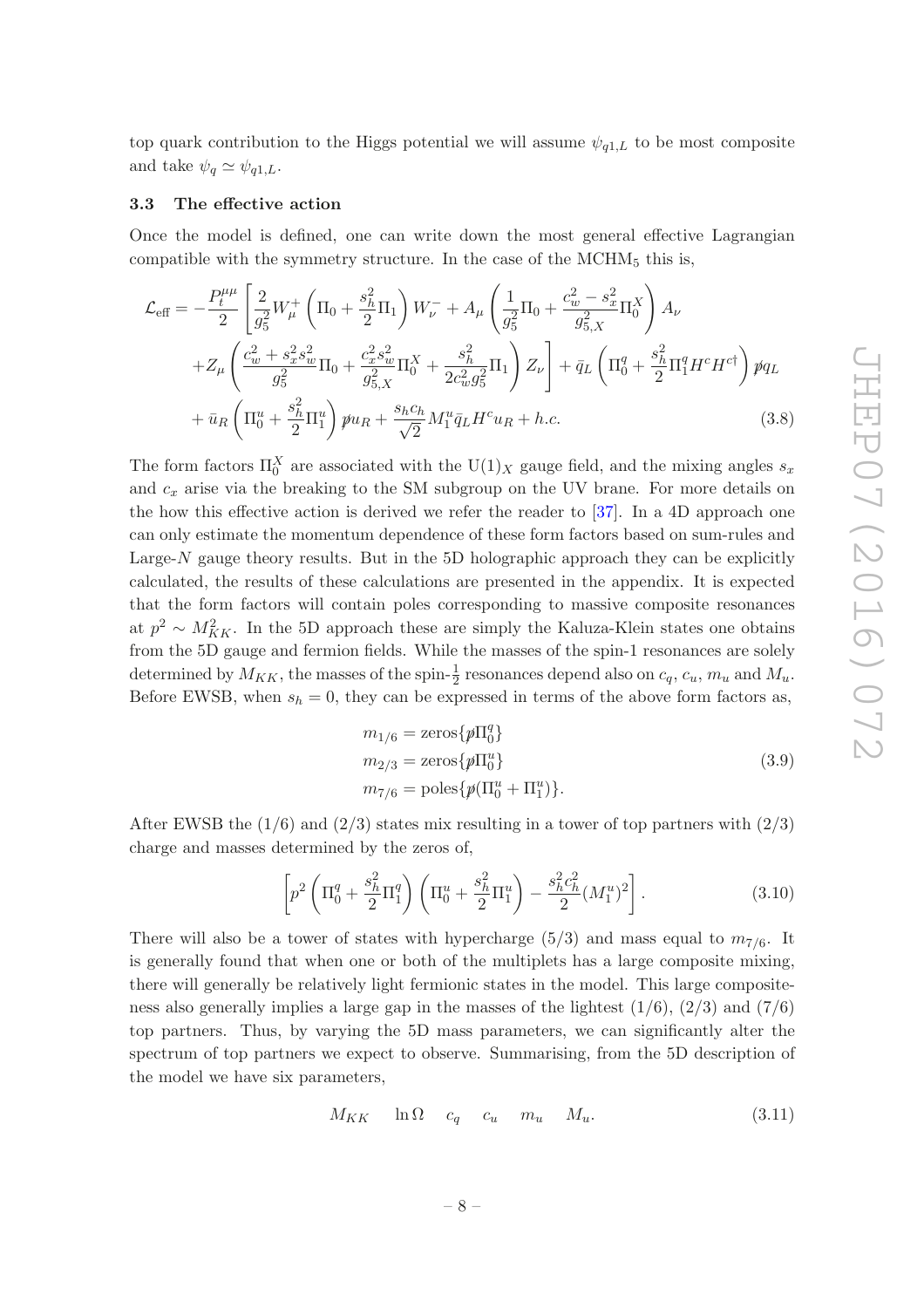We can use three observables to fit to:  $v, m_h$  and  $m_t$ , leaving us with three free parameters. Here we will demonstrate the freedom that these parameters give in the top sector. In particular, there are three aspects we wish to study,

- <span id="page-10-0"></span>• How the 5D parameters are related to the top partner masses;
- How the top partner masses are related to  $s_h$ , and;
- How much 5D contributions alter the top Yukawa deviation expected from 4D composite Higgs models.

#### 4 Higgs potential and EWSB

From the effective action for the gauge fields and the top quark it is a simple exercise to write down the Coleman-Weinberg expression for the one-loop Higgs potential. After a Wick rotation we arrive at the following field-dependent potential,

$$
V(h) = \int \frac{d^4 p_E}{(2\pi)^4} \left( \frac{3}{2} \log \left[ 1 + \frac{3}{2} \frac{\Pi_1}{\Pi_0} \right] - 6 \log \left[ \left( 1 + \frac{s_h^2}{2} \frac{\Pi_1^q}{\Pi_0^q} \right) \left( 1 + \frac{s_h^2}{2} \frac{\Pi_1^u}{\Pi_0^u} \right) + \frac{s_h^2 c_h^2}{2} \frac{(M_1^u)^2}{p_E^2 \Pi_0^q \Pi_0^u} \right] \right) \tag{4.1}
$$

where we have neglected the effects of the  $U(1)_X$  field. Expanding these logs, it is found that the potential has the following form,

$$
V(h) \simeq (\alpha_G + \alpha_F) s_h^2 - \beta_F s_h^2 c_h^2 \tag{4.2}
$$

where the  $F$  and  $G$  subscripts refer to gauge and fermion contributions. Notice that without the fermion contribution one cannot achieve EWSB at all. Minimising this we find that the Higgs potential has a non-trivial ground state when  $\beta_F > 0$  and  $\beta_F > |\alpha_F + \alpha_G|$ , situated at

$$
s_h^2 = \frac{1}{2} - \frac{\alpha_G + \alpha_F}{2\beta_F}.\tag{4.3}
$$

Taking the second derivative of  $V(h)$  we find,

$$
m_H^2 = \frac{8\beta_F}{f_\pi^2} s_h^2 c_h^2.
$$
\n(4.4)

After EWSB it is found that the mass of the top is given by,

$$
m_t^2 \simeq \frac{s_h^2 c_h^2}{2} \frac{(M_1^u)^2}{(\Pi_0^q + \frac{s_h^2}{2} \Pi_1^q)(\Pi_0^u + \frac{s_h^2}{2} \Pi_1^u)}\Big|_{p^2 = (174 \text{GeV})^2}.
$$
 (4.5)

<span id="page-10-1"></span>Since the top quark gives by far the most dominant contribution to the potential, we should expect a lot of correlation between the top partner spectrum and the Higgs mass. Approximating the form factors by their limiting expressions for vanishing momentum, we can write this in terms of the 5D parameters as

$$
m_t^2 \simeq \frac{M_u v \sqrt{(\tilde{c}_q - 2)\tilde{c}_q (\tilde{c}_u - 2)\tilde{c}_u} \sqrt{1 - \frac{v^2}{f_\pi^2}} (1 - m_u M_u)}{f_\pi L_1 \sqrt{-(\tilde{c}_q - 2)M_u^2 + \frac{\tilde{c}_u v^2 (m_u^2 M_u^2 - 1)}{f_\pi^2} + \tilde{c}_u} \sqrt{M_u^2 \left(\tilde{c}_q m_u^2 \left(2 - \frac{v^2}{f_\pi^2}\right) - 2\tilde{c}_u + 4\right) + \frac{\tilde{c}_q v^2}{f_\pi^2}}},\tag{4.6}
$$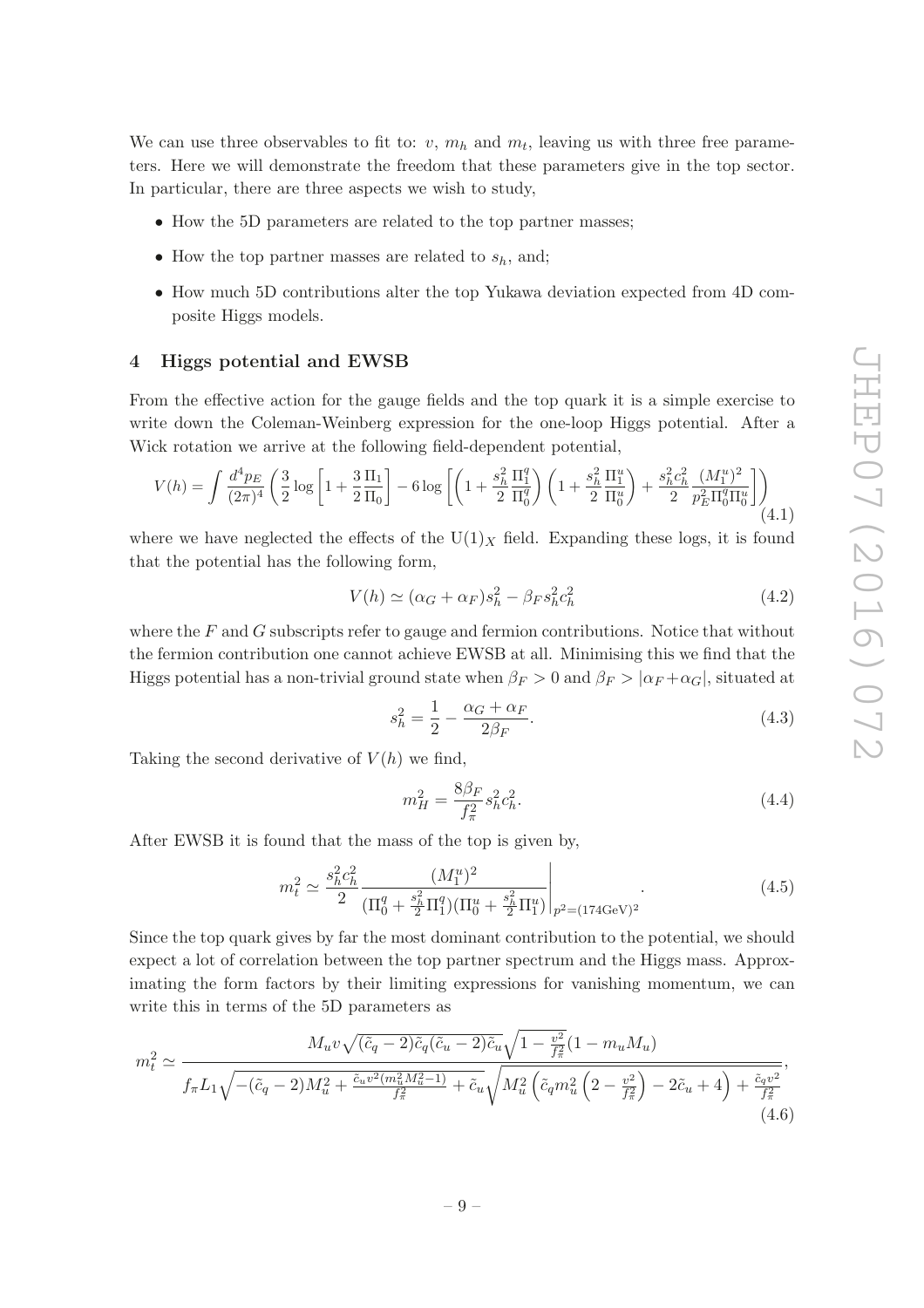where we have defined

$$
c_u = \frac{\tilde{c}_u - 1}{2} \quad \text{and} \quad c_q = \frac{1 - \tilde{c}_q}{2},\tag{4.7}
$$

such that  $0 \leq \tilde{c}_q$ , and  $\tilde{c}_u \leq 2$ , and the profiles are flat  $(c_{q,u} = \pm 1/2)$  for  $\tilde{c}_{q,u} = 0$ .

#### 4.1 Yukawa couplings in the holographic MCHM<sub>5</sub>

From the discussion above it is seen that the Yukawa coupling of the top quark in MCHM<sub>5</sub> deviates from its Standard Model value. Following the definition of the effective Yukawa coupling by [\[64](#page-25-1)],

$$
y_{\psi}^{(0)} \simeq \frac{dm_{\psi}^{(0)}}{dv},\tag{4.8}
$$

we will be interested in the quantity

$$
\kappa_t = \frac{y_t^{(0)}}{y_{t,SM}^{(0)}} = \frac{y_t^{(0)}v}{m_t^{(0)}}.
$$
\n(4.9)

The current LHC ATLAS bounds are  $\kappa_t = 0.94 \pm 0.21$  at  $2\sigma$  [\[90\]](#page-26-13). This bound is expected to be strengthened to the ten percent level after the current run.

From  $(4.5)$  we may calculate  $\kappa_t$  in terms of the 5D form factors. To quartic order in  $s_h = v/f_\pi$ , we have

$$
\kappa_t = 1 - \frac{s_h^2}{c_h^2} - s_h^2 \left( \frac{\Pi_1^q}{2\Pi_0^q} + \frac{\Pi_1^u}{2\Pi_0^u} \right) + s_h^4 \left( \frac{(\Pi_1^q)^2}{4(\Pi_0^q)^2} + \frac{(\Pi_1^u)^2}{4(\Pi_0^u)^2} \right) + O\left(s_h^5\right). \tag{4.10}
$$

As by definition, the Standard Model result ( $\kappa_t = 1$ ) is recovered in the limit  $s_h \to 0$ . Also, as we have noted above, if the IR brane masses are related as  $M_u = -1/m_u$ , the fermion form factors vanish  $(\Pi_1^q = \Pi_1^u = 0)$ . In this case the BSM Yukawa corrections are universal and equal to  $-s_h^2/c_h^2$  (to all orders in  $s_h$ ). From [\(4.6\)](#page-9-2), in terms of the fermion profiles we have,

$$
\frac{y_{\psi}^{(0)}v}{m_{\psi}^{(0)}} = 1 - \frac{s_h^2}{c_h^2} - s_h^2 \left( \frac{\left(m_u^2 M_u^2 - 1\right) \left(M_u^2 \left(\tilde{c}_q \left((2 - \tilde{c}_q) - 2\tilde{c}_u m_u^2\right) - 2(2 - \tilde{c}_u)\tilde{c}_u\right) + \tilde{c}_q \tilde{c}_u\right)}{2M_u^2 \left(-\tilde{c}_q m_u^2 - (2 - \tilde{c}_u)\right) \left((2 - \tilde{c}_q)M_u^2 + \tilde{c}_u\right)} \right) + O\left(s_h^4\right). \tag{4.11}
$$

In section 6 we will study how these additional contributions proportional to  $\left(m_u^2 M_u^2 - 1\right)$ can play a role in alleviating tensions with bounds from the LHC.

#### 5 Top partners in holographic MCHM<sub>5</sub>

Taking the values of  $s_h$  and  $c_h$  at the minimum of  $V(h)$ , we can re-write the Higgs mass term from eq.  $(4.4)$  as,

$$
m_H^2 = \frac{2}{f_\pi^2} \frac{\beta^2 - \alpha^2}{\beta}.
$$
\n(5.1)

The  $\alpha$  and  $\beta$  terms are of dimension four and we can expect them to be  $\sim M_{KK}^4$ . Thus to obtain a light Higgs we require a degree of cancellation among the terms in the Higgs potential. A similar cancellation is also required to obtain a light vacuum expectation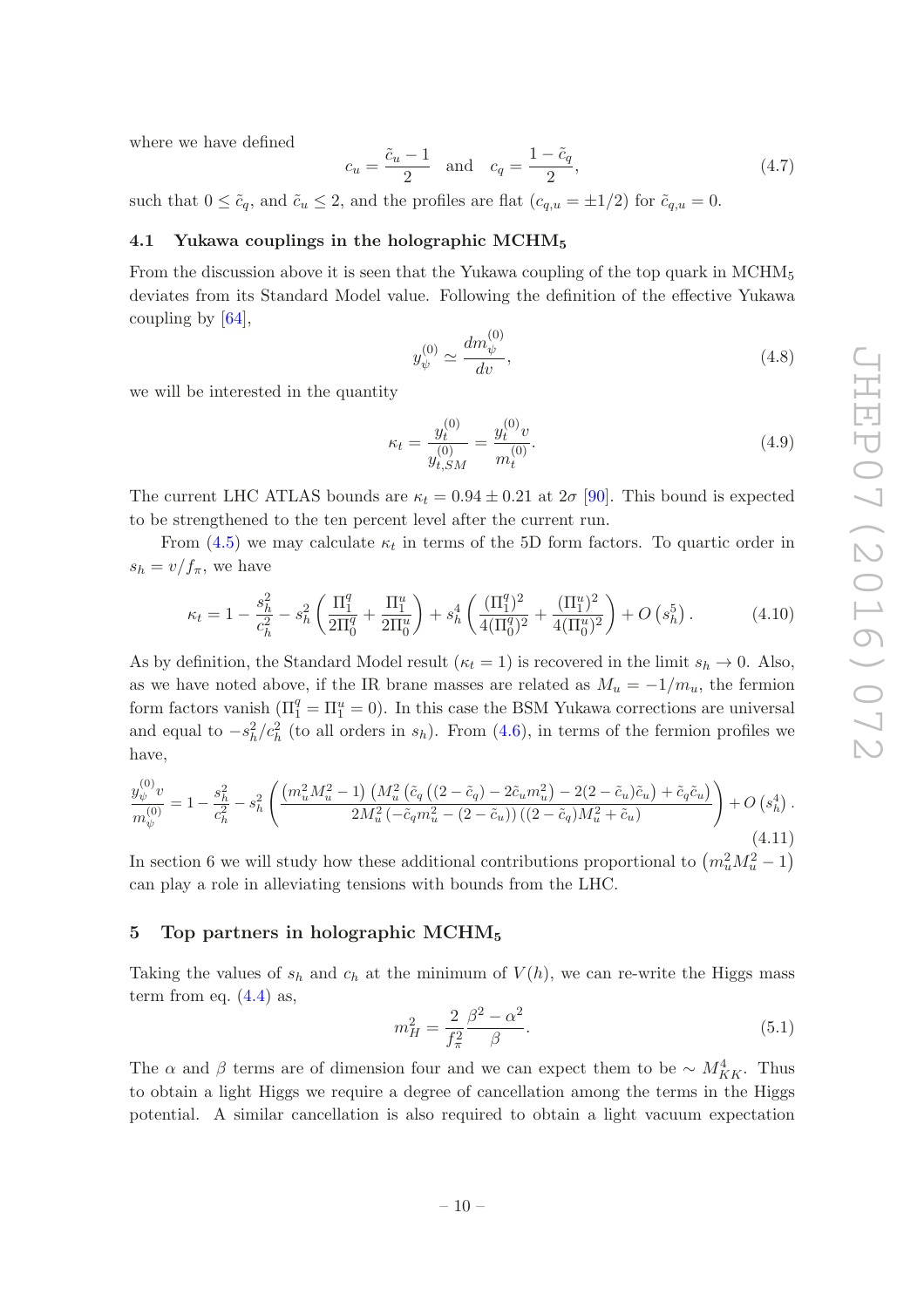<span id="page-12-0"></span>value. Due to the required cancellation among these terms, the precise value of  $s_h$  alone is only a crude estimate of the fine-tuning of the model.

It has been shown that if  $M_{KK} \sim 1 \,\text{TeV}$ , and  $f_{\pi} \sim 500 \,\text{GeV}$ , one requires the  $\xi_u$ multiplet to have a large composite mixing in order to get the correct degree of cancellation in  $\alpha$  and  $\beta$ , and thus obtain the correct values of  $m_H$ ,  $m_{t,pole}$  and  $v$  [\[36\]](#page-23-14). This implies that light top partners are expected in models with a large mass gap among the different charged states. Similar results have been observed in the 4D realisations, however in these cases there is more freedom with the model and light top partners can be avoided more easily. Currently, the prediction of light top partners from holographic models is in tension with observations at the LHC.

<span id="page-12-1"></span>The obvious way to avoid these constraints is to push up  $M_{KK}$ , but in doing one severely increases the fine-tuning of the model and it becomes "un-natural". There have been several attempts at alleviating the need for light top partners without increasing the fine-tuning, in both the purely 4D and the holographic picture. An example of the former is [ [6](#page-22-8) , [76](#page-25-3)], in which the authors show that by embedding the third generation in different representations of SO(5), the structure of the Higgs mass term can be altered. For particular cases a light Higgs could be obtained with top partners  $\sim 1 \,\text{TeV}$  in this way. The authors point out that to achieve a light Higgs with moderate fine-tuning, it is preferred to have  $m_T/f_\pi \sim 1$ , where  $m_T$  is the scale of the top partner masses. To highlight an example of a holographic approach, in [\[33](#page-23-11)] the realisation of the model includes leptonic contributions to the Higgs potential, which allow the authors to show that a light Higgs can be achieved while having top partners  $\sim 1 \,\text{TeV}$ , with only moderate fine-tuning.

<span id="page-12-2"></span>In this paper we wish to investigate an alternative method of reducing the need for light top partners in the holographic realisation of the model. Moving the top zero mode wave functions away from the IR brane increases the mass of the top partners, but simultaneously results in an increase in the Higgs mass. However, by lowering the UV scale (i.e. lowering  $\ln(\Omega)$  we increase  $f_{\pi}$  and suppress the Higgs mass. Using this mechanism we can push the top zero mode wave functions further from the IR, pushing up the top partner masses, while keeping the Higgs mass at the observed value. In the 4D dual, lowering the UV scale should correspond to an increase in the number of colours "N" of the strongly coupled gauge theory [\[36](#page-23-14) , [80](#page-26-3)].

To illustrate this idea we perform a scan in which we fix  $M_{KK} = 1.1 \text{ TeV}$  and vary the other parameters in the ranges  $0.2 < c_q < 0.4, -0.4 < c_u < 0.4, -2 < m_u M_u < -0.5$  and  $20 < \ln(\Omega) < 50$ . For  $c_q = 0.5$  ( $c_u = -0.5$ ) the 5D profile of the left-handed (right-handed) zero mode will be flat. So the choices of fermion localisations ensure that the composite mixing for  $q_L$  is small, whereas the mixing of the  $t_R$  state is allowed to be large or small. We find two distinct cases in the results,  $|m_u|$  < [1](#page-12-0).4 and  $|m_u|$  > 1.4. In figures 1 and [2](#page-12-1) below we show how  $c_u$  and  $\ln(\Omega)$  are correlated after we fix  $m_{t,pole}$ ,  $m_H$ , and v to their observed values.

From these plots it is clear that for a large value of  $\ln(\Omega)$  ( $\gtrsim$  35), a light Higgs requires the spurious multiplet to have large positive values of  $c<sub>u</sub>$ . However by allowing for smaller values of  $\ln(\Omega)$  we can have significantly different values for this  $c_u$  parameter. The effects of this on the top partner spectrum are shown below in figures [3](#page-12-2) and [4](#page-13-0) .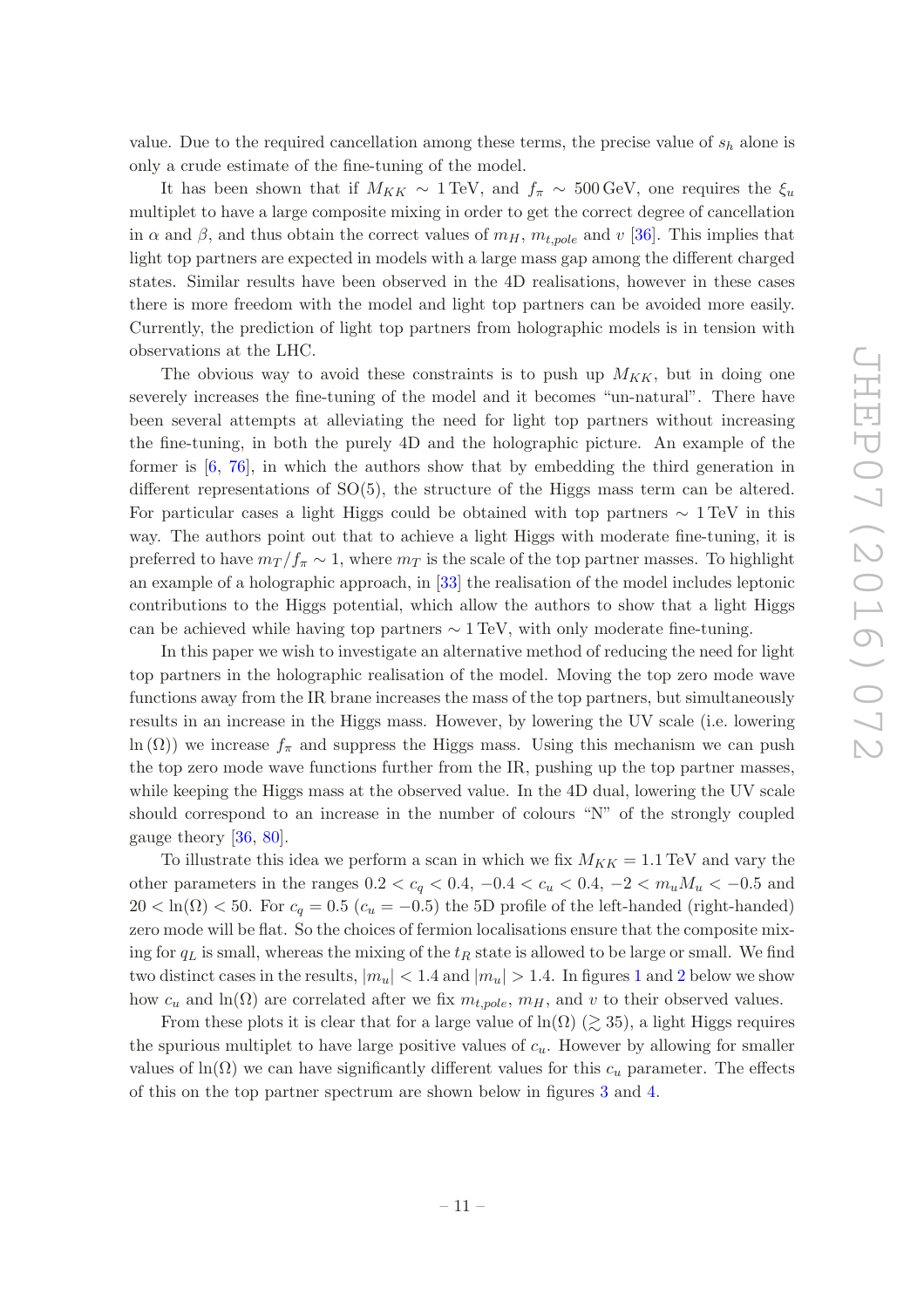<span id="page-13-0"></span>

<span id="page-13-1"></span>**Figure 1.** Correlation between  $c_u$  and  $\ln(\Omega)$  when  $|m_u| < 1.4$ .



**Figure 2.** Correlation between  $c_u$  and  $\ln(\Omega)$  when  $|m_u| > 1.4$ .



**Figure 3.** Correlation between  $c_u$  and the top partner masses when  $|m_u|$  < 1.4. Here the green points correspond to the top partner with hypercharge  $(2/3)$ , the orange with  $(1/6)$ , and the blue with (7/6).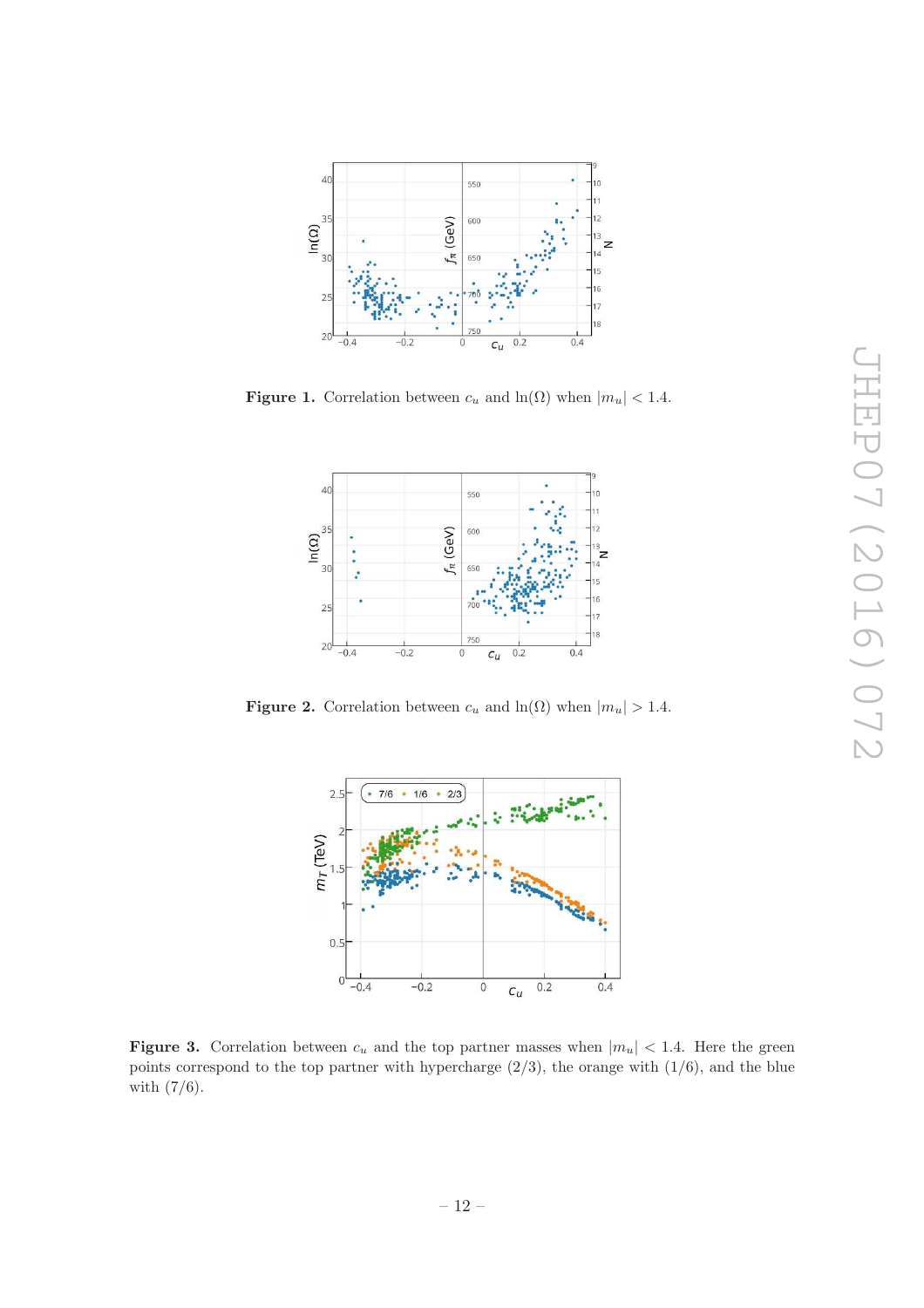<span id="page-14-0"></span>

<span id="page-14-1"></span>**Figure 4.** Correlation between  $c_u$  and the top partner masses when  $|m_u| > 1.4$ . As in the left panel, the different coloured points correspond to top partners with different hypercharge.



**Figure 5.** Correlation between  $s_h$  and the top partner masses when  $|m_u|$  < 1.4. As above, the different coloured points correspond to top partners with different hypercharge.

If we were to fix  $\ln(\Omega)$  to be  $> 35$ , we would be forced to have  $c_u \gtrsim 0.3$ . This results in a distinct top partner spectrum in which the left-handed top partner and exotic top partners are  $\lesssim 1\,\text{TeV}$  while the right-handed top partner is  $\sim 2\,\text{TeV}$ . However, by lowering the value of  $\ln(\Omega)$  we can move  $c_u$  to regions with less composite mixing in which the top partner spectrum is remarkably different. We can easily have scenarios where all the top partners have masses  $\gtrsim 1 \,\text{TeV}$ , and where the mass gap among the different charged states is very small. Note that, in the 4D picture, having  $ln(\Omega) \sim 37$  means having the number of colours at  $\sim$  10. Lowering ln( $\Omega$ ) to  $\sim$  25 means that  $N \sim 15$ . In the case of figure [3,](#page-12-2) we can say that the mass gap between the top partners is strongly related to their degree of compositeness.

Since we fix  $M_{KK} = 1.1 \text{ TeV}$  and fix the vev, varying  $\ln(\Omega)$  is analogous to varying  $s_h$ . In figures [5](#page-13-1) and [6](#page-14-0) we see the correlation between top partner masses and  $s_h$  explicitly.

From figure [5](#page-13-1) it appears that reducing the mass gap between the top partners is strongly correlated with a reduction in  $s_h$ . However we do not see this behaviour in figure [6.](#page-14-0) Thus from the above figures we can conclude that, when  $|m_u| \lesssim 1.4$  we can have less composite mixing and a smaller  $s_h$  is correlated with a smaller mass gap among the top partners, and an increase in the mass of the lightest top partner. Whereas for  $|m_u| \gtrsim 1.4$ , we are forced to have a larger composite mixing, and lowering  $s_h$  doesn't alter the top partner spectrum very much.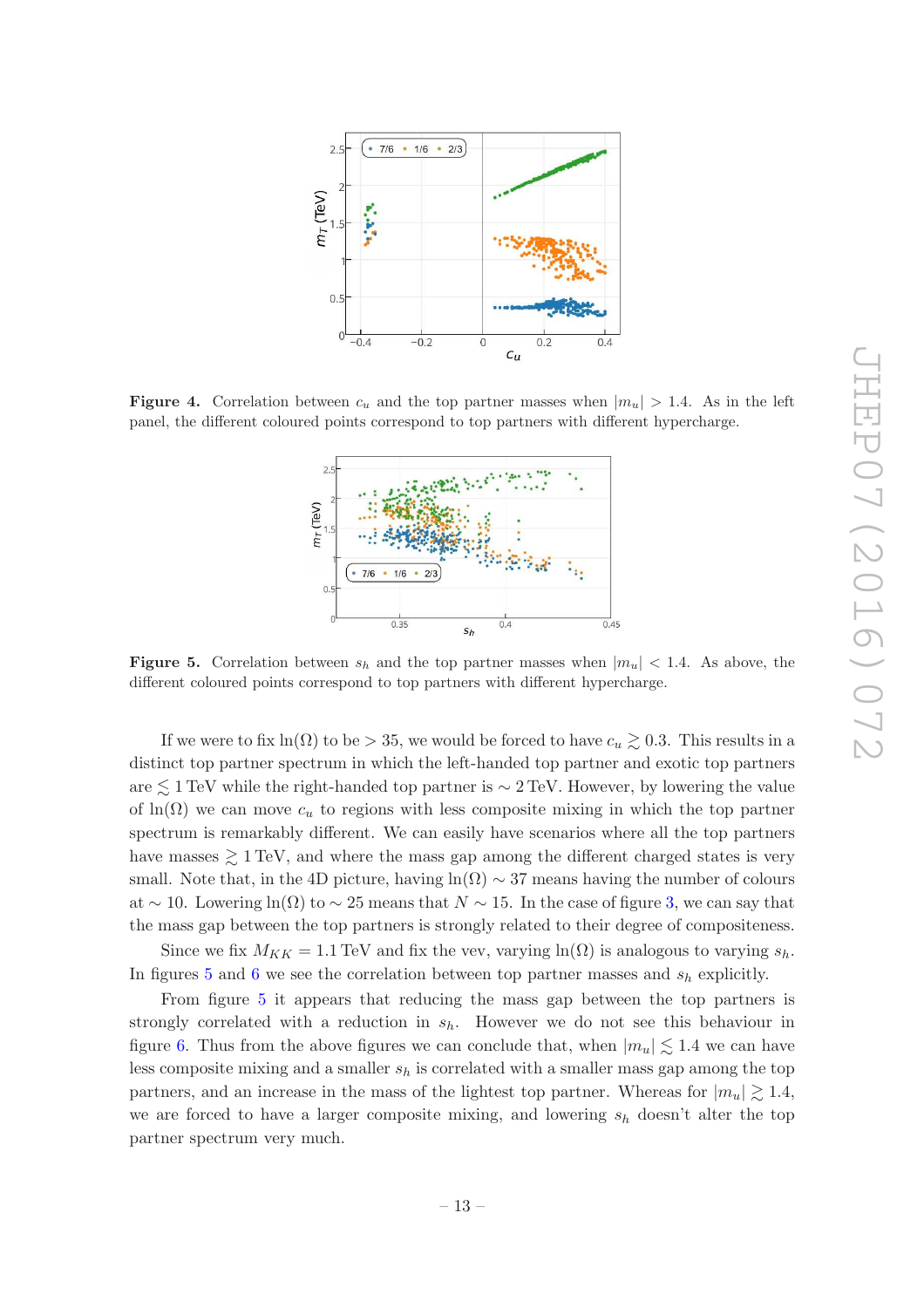<span id="page-15-0"></span>

<span id="page-15-1"></span>**Figure 6.** Correlation between  $s_h$  and the top partner masses when  $|m_u| > 1.4$ .



<span id="page-15-2"></span>**Figure 7.** Here we plot the masses of the hypercharge  $7/6$  multiplet against the hypercharge  $2/3$ singlet and show how the value of  $s_h$  depends on these masses.

Taking the case where  $|m_u|$  < 1.4, it is useful to plot the masses of the 7/6 partners against the masses of the  $2/3$  partners and to look at how  $s_h$  varies here. From figure [7](#page-14-1) we see that lower values of  $s_h$  are not necessarily correlated with a smaller mass gap, but with heavier 7 /6 partners.

In figures [8](#page-15-0) and [9](#page-15-1) we perform similar scans, except we allow  $M_{KK}$  to vary. In one case, we have a very light top partner with a large mass gap, and in the other we have no light top partners and a small mass gap.

One would naturally expect that by reducing  $s_h$ , the mass of the top partners increase. What we show here is that this is only true in the case that  $0 \leq -c_u \leq 0.4$ , i.e. when there is less composite mixing for  $\xi_u$ . When  $0 \le c_u \le 0.4$ , i.e. large composite mixing, we clearly show that lowering  $s_h$  does not result in an increase in the mass of the lightest state. This is hinted at in figure [6,](#page-14-0) and re-enforced by the data in figure [9](#page-15-1) .

In studying composite Higgs models in 4D it is found that one expects the following approximate relation to hold,

$$
m_H^2 \sim \frac{3}{16\pi^2} \left(\frac{v}{f_\pi}\right)^2 m_T^2 \tag{5.2}
$$

where  $m<sub>T</sub>$  is the mass of the top partners. Since we fix v to its SM value, this implies a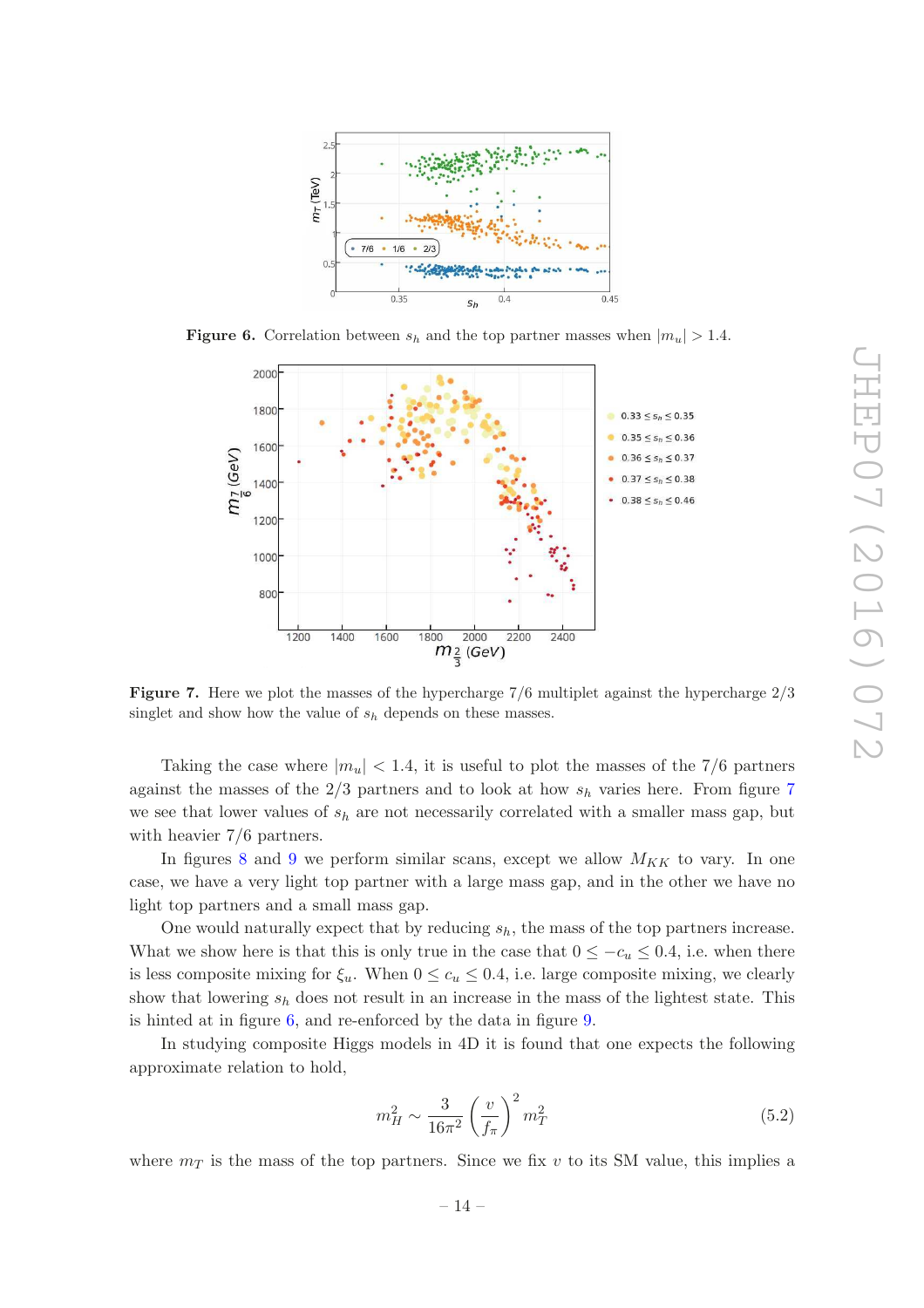<span id="page-16-0"></span>

**Figure 8.**  $c_q = 0.4, 0 \le -c_u \le 0.4, 1 \le M_{KK}(\text{TeV}) \le 2 \text{TeV}, 20 \lesssim \text{ln}(\Omega) \lesssim 30 \text{ and } m_u = -1/M_u$ . As above, the different coloured points correspond to top partners with different hypercharge.



**Figure 9.**  $c_q = 0.2, 0 \le c_u \le 0.4, 1 \le M_{KK}(\text{TeV}) \le 2 \text{TeV}, 20 \lesssim \ln(\Omega) \lesssim 30 \text{ and } m_u = -1/M_u$ .

<span id="page-16-1"></span>

**Figure 10.**  $c_q = 0.4, 0 \le c_u \le 0.4, 1 \le M_{KK}(\text{TeV}) \le 2 \text{TeV}, 20 \lesssim \text{ln}(\Omega) \lesssim 30 \text{ and } m_u = -1/M_u$ . As above, the different coloured points correspond to top partners with different hypercharge.

linear relation between the Higgs mass and both the top partner masses and the ratio  $v/f$ . In the figures [10](#page-15-2) and [11](#page-16-0) test we test the latter relation, finding that this relation receives O(1) corrections in the dual model.

It is useful at this point to compare our results to those obtained in explicit 4D realisations. Although varying  $ln(\Omega)$  produces results which differ from what is usually expected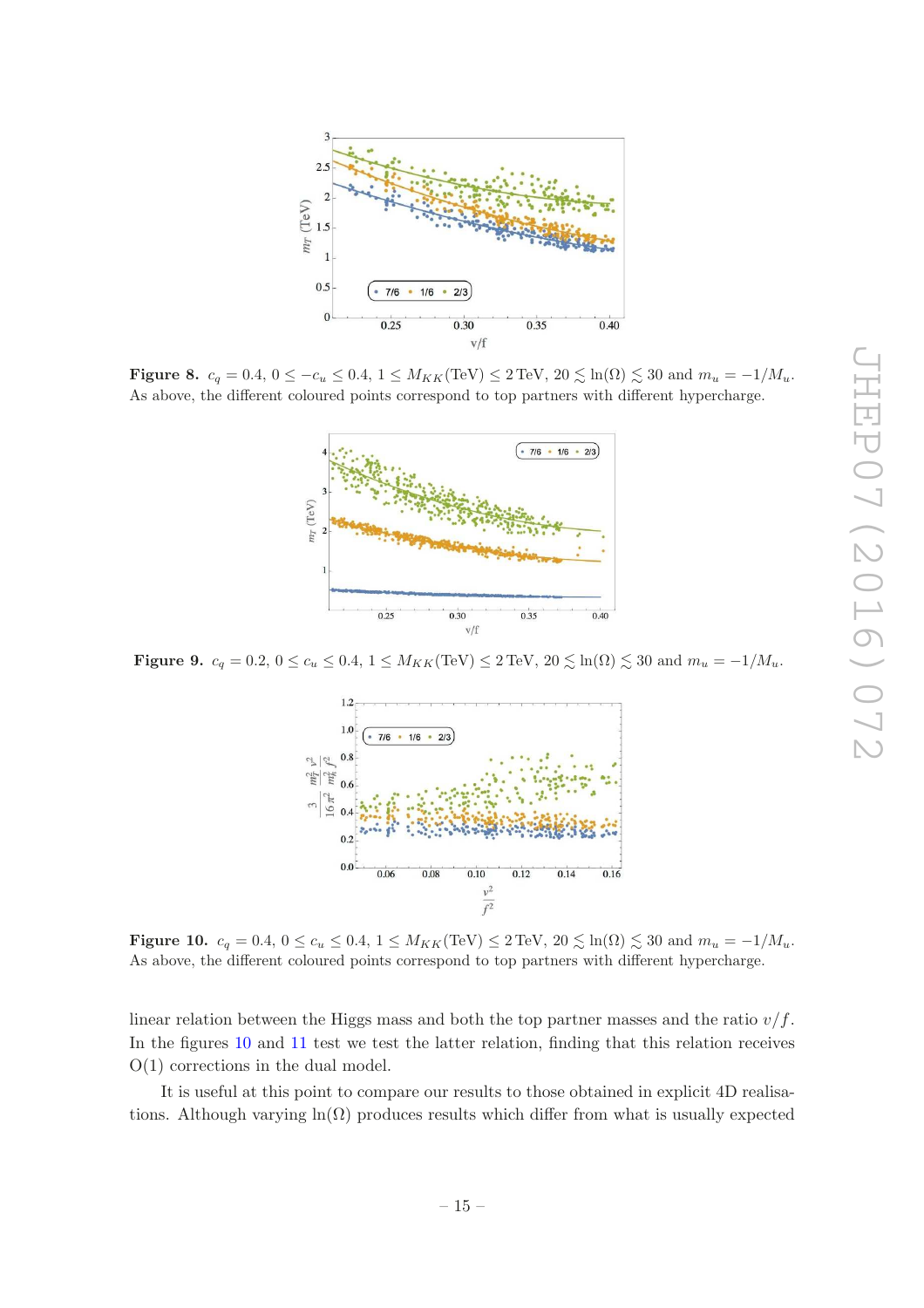<span id="page-17-1"></span>

Figure 11.  $c_q = 0.2, 0 \le -c_u \le 0.4, 1 \le M_{KK}(\text{TeV}) \le 2 \text{TeV}, 20 \lesssim \text{ln}(\Omega) \lesssim 30 \text{ and } m_u = -1/M_u$ .

<span id="page-17-0"></span>in the holographic models, it appears that doing this allows for a better comparison to the 4D models. In fact, the results we have obtained here, with the mass gap among the top partners varying, agree quite well with the explicit 4D realisations in [ [4](#page-22-7) , [9\]](#page-22-9). In these works they show that  $m_H^2 \sim \ln(m_{7/6}/m_{2/3})$ , implying that a smaller mass gap results in a lighter Higgs, which is exactly what we find here.

In [\[37](#page-23-15)] it was shown that increasing the scale  $M_{KK}$  in this 5D realisation leads to heavier top partners and lower values of  $s_h$ , but also a larger fine-tuning. It is now interesting to ask what effect lowering  $ln(\Omega)$  has on the fine-tuning in this model, since it also leads to heavier top partners and lower values of  $s_h$ , one might expect an increase in the fine-tuning. To quantify the fine-tuning in our model, in accordance with what was done in [\[37](#page-23-15)], we use the Barbieri-Giudici parameterisation,

$$
\Delta_{BG} = \sqrt{\sum_{i} \left( \frac{\partial \log s_h^2}{\partial \log k_i} \right)} \tag{5.3}
$$

where  $k_i$  are our input parameters  $M_{KK}$ ,  $c_u$ ,  $c_q$ ,  $m_u$ ,  $M_u$ , and  $\ln(\Omega)$ . The  $\Delta_{BG}$  parameter measures the sensitivity of  $s_h^2$  to changes in the input parameters. In figure [12](#page-17-1) we plot the values of this parameter for the data we have with  $|m_u|$  < 1.4 as a function of the 5D localisation  $c_u$  and ln( $\Omega$ ). On the same plots we include the values of  $1/s_h^2$  for each point to show how  $s_h$  and  $\Delta_{BG}$  are correlated. Other observables for these data points have been shown in figures  $1, 3, 5$  $1, 3, 5$  $1, 3, 5$  $1, 3, 5$ , and  $7$ .

These plots show us something very interesting, that is, lowering  $ln(\Omega)$  allows for a reduced fine-tuning in the Higgs potential and heavier top partners. This result should not be too surprising since varying  $\ln(\Omega)$  in the 5D models results in changes to the effective couplings between KK states and the Higgs in the effective theory, and it has been shown using an explicit 4D realisation in [\[76](#page-25-3)] that the fine-tuning in Composite Higgs models depends strongly on these couplings. We can see from the plots that the fine-tuning is minimised for  $c_u \sim 0.2$  and  $25 < \ln(\Omega) < 30$ , which is slightly IR localised, and corresponds to the lightest top partner being just above 1 TeV (7 /6 partner), with the next top partner laying just above 2 TeV (2 /3 partner).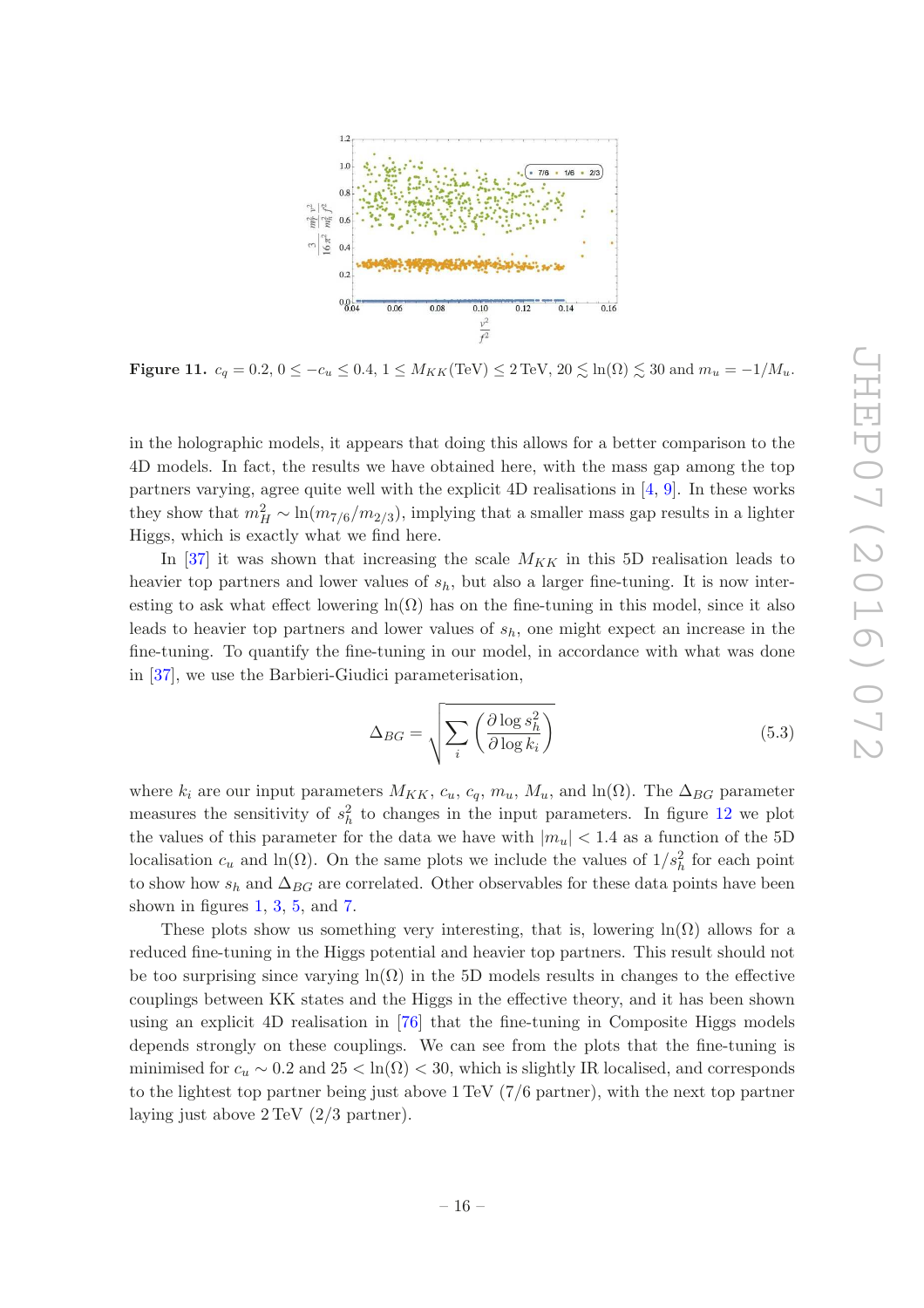<span id="page-18-1"></span>

Figure 12. The blue points are the values of  $\Delta_{BG}$  calculated from eq. [\(5.3\)](#page-16-1), while the orange points are the values of  $1/s_h^2$  for each point.

#### <span id="page-18-2"></span>6 Higgs couplings to the top sector

In this section we study deviations to the top Yukawa coupling and possible future measurements of the Higgs in association with a hard object (vector boson, jet) as a probe for the Higgs-top-antitop form factor. First of all, we look at the top Yukawa coupling. We expect an inverse scaling between  $M_u$  and (the negative of)  $m_u$ . We will take a mildly more general relation

$$
M_u = -\frac{a_1}{m_u} \tag{6.1}
$$

with  $a_1$  a real constant. In this case our expression simplifies to

$$
\frac{y_{\psi}^{(0)}v}{m_{\psi}^{(0)}} = 1 - \frac{s_h^2}{c_h^2} - s_h^2 \left(a_1^2 - 1\right) \left(\frac{\tilde{c}_q}{2a_1^2 \tilde{c}_q + 2(2 - \tilde{c}_u)M_u^2} - \frac{\tilde{c}_u}{(2 - \tilde{c}_q)M_u^2 + \tilde{c}_u}\right) + O\left(s_h^4\right) \tag{6.2}
$$

It is now obvious that the additional Yukawa correction due to 5D effects vanishes for either  $a_1 = \pm 1$ , and for flat profiles. It is also seen that the contribution switches sign for  $a_1^2 = 1$ and for

$$
a_1^2 = \frac{1}{2} + \frac{M_u^2 \left( (2 - \tilde{c}_q) \tilde{c}_q - 2(2 - \tilde{c}_u) \tilde{c}_u \right)}{2 \tilde{c}_q \tilde{c}_u}
$$

In other words, in the region

$$
\frac{1}{2} + \frac{M_u^2 \left( (2-\tilde{c}_q) \tilde{c}_q - 2(2-\tilde{c}_u) \tilde{c}_u \right)}{2 \tilde{c}_q \tilde{c}_u} < a_1^2 < 1
$$

there can be an effective cancelation between the universal contribution and the Yukawa contribution. We can see this explicitly for two benchmark scenarios,  $a_1 = 0.8$  and  $a_1 = 1.2$ . Writing

$$
\frac{y_{\psi}^{(0)}v}{m_{\psi}^{(0)}} = 1 - s_h^2 \left(\frac{1}{c_h^2} - x\right) + O\left(s_h^4\right)
$$
\n(6.3)

<span id="page-18-0"></span>where x is the Yukawa correction (modulo  $s_h^{-2}$ )  $\binom{-2}{h},$ 

$$
x = (1 - a_1^2) \left( \frac{\tilde{c}_q}{2a_1^2 \tilde{c}_q + 2(2 - \tilde{c}_u)M_u^2} - \frac{\tilde{c}_u}{(2 - \tilde{c}_q)M_u^2 + \tilde{c}_u} \right).
$$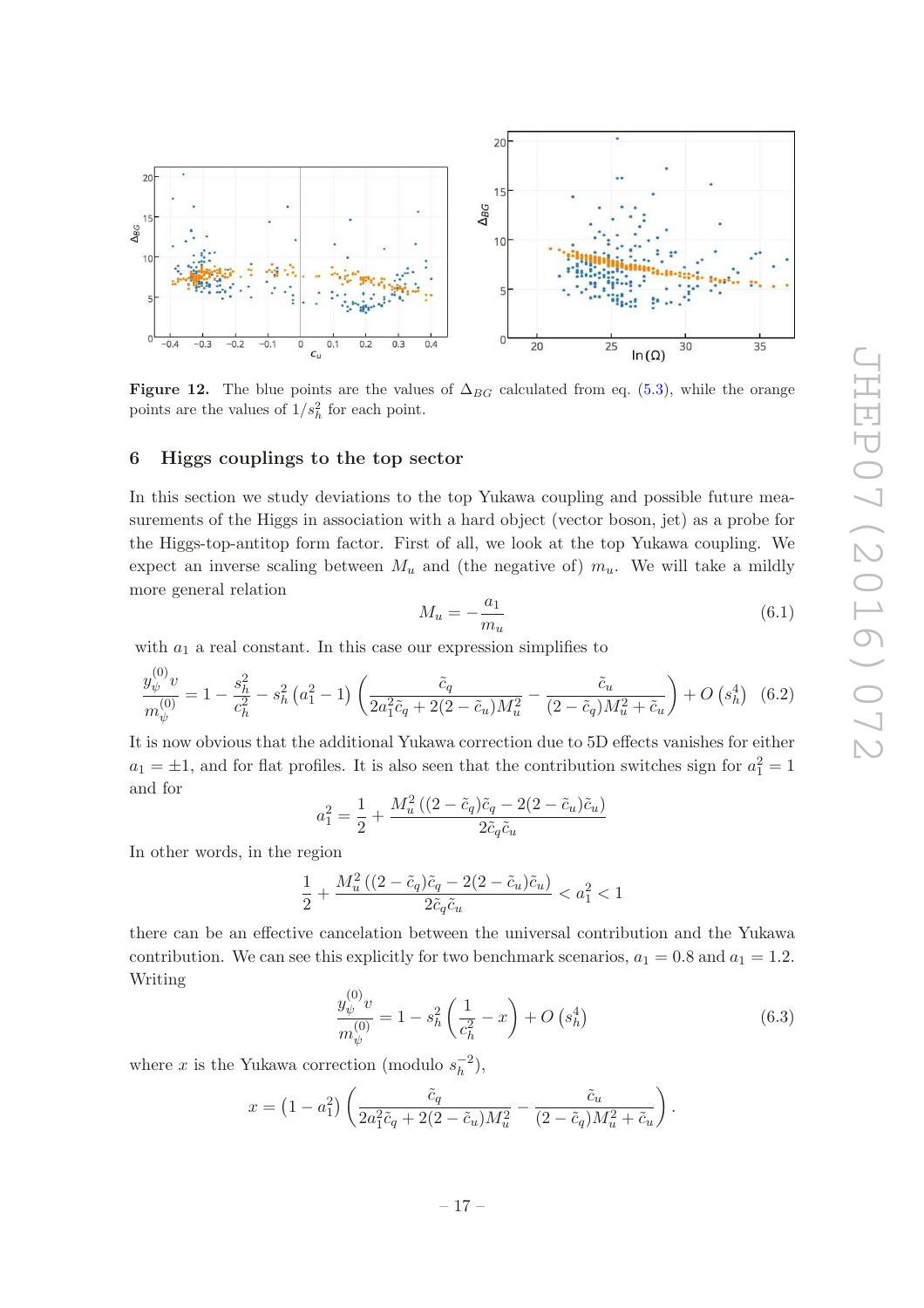<span id="page-19-0"></span>

Figure 13. Profile contribution to the Yukawa coupling: it is seen that the contribution is larger for IR localised fermions, and that the sign is dependent on the sign of  $(a_1 - 1)$ . The values of  $M_u$ are chosen such that the scan results will map between the curves.



Figure 14. Profile contribution to the Yukawa coupling: in terms of the experimental variables  $\kappa_t$ and  $\kappa_V$ . In light and dark green the ATLAS  $1\sigma$  and  $2\sigma$  limits from [\[91\]](#page-26-14).

We plot this isolated mode contribution for the benchmarks in figure [13.](#page-18-1) Here we see indeed that the sign of the correction is dependent on the sign of  $a_1 - 1$ , that is, on the relation between the brane masses  $M_u$  and  $m_u$ . It is also seen that the correction is expected to be out of experimental reach for a small departure of  $a_1 = 1$ . However, the contribution can be made more sizeable values of  $a_1$ . For instance, in the case in which  $a_1 = 1.5$ , one finds a maximum of  $x = 0.6$  for  $\tilde{c}_u \approx 1.7$ . We use this large case to plot the range of imaginable contributions in the  $\kappa_V - \kappa_t$  plane in figure [14](#page-18-2).

#### 6.1 Higgs differential distributions as a test of compositeness

In equations [\(3.9\)](#page-8-1) and [\(3.10\)](#page-8-2) we see the combinations of form factors whose zeros correspond to the top partner masses. The expressions also contain information on the two point functions for these fields away from  $p^2 = m_n^2$ , where *n* denotes the  $n^{th}$  resonance. In principle,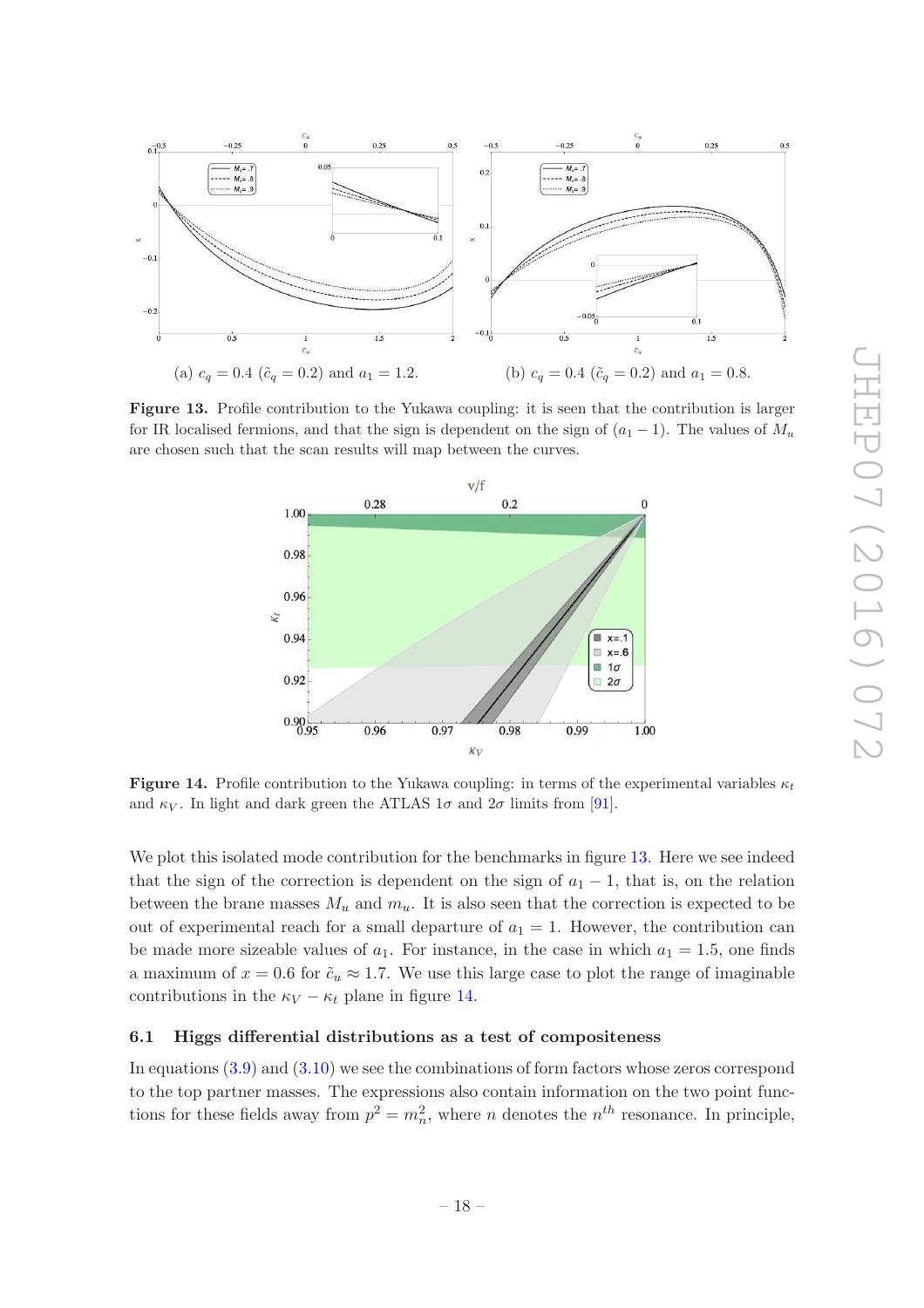<span id="page-20-0"></span>

**Figure 15.** Here we plot the momentum dependence of the form factor for the  $Ht_Lt_R$  coupling. The masses quoted in the legend are for the hypercharge-1 /6 top-partners, however the effects of other top-partners are also seen in the coupling.

one should be able to see the effect of these resonances in the form factor of the coupling of the Higgs to tops and top-partners. To produce the Higgs with some inherent momentum, we can produce the Higgs in, e.g., association with a vector boson or with a hard jet,

$$
pp \to VH \text{ where } V = Z, W^{\pm} \text{ or } pp \to H + j \tag{6.4}
$$

Differential distributions of, e.g., the Higgs  $p_T$  would be a good proxy to understand this form factor. In [\[63](#page-25-0), [92](#page-26-15), [93](#page-26-16)] the authors have studied, using 4D realisations of Composite Higgs models, the effects of the top partners in the differential distribution of the Higgs  $p_T$  for the process  $pp \rightarrow H + j$ . In these studies the authors only include the effects of one top-partner, with the Yukawa couplings fixed by a mixing between the top and toppartner. This cross-section is proportional to the Yukawa couplings and is suppressed at high energies by the PDFs of the initial state gluons. They find that the presence of top partners has a visible effect in this differential distribution, and that this technique can be used to probe a large range of top partner masses. The method outlined there is useful for studying the effects of new heavy states on the Higgs production, but it does not include effects arising in the Higgs couplings due to the compositeness of the fields. This can only be done if one can determine the momentum dependence of the Higgs couplings, and one advantage of the 5D holographic realisations is that they allow us to do this. The momentum dependence is encoded in the form factors we discussed in section 3, and the effects of all top-partners are accounted for in these terms.

In figure [15](#page-19-0) we plot the momentum dependence of the  $H t_L t_R$  form factor. We look at cases where the lightest hypercharge-1/6 top partner ranges from  $\sim 780 \,\text{GeV}$  to  $\sim$ 2400 GeV, while reproducing the correct Higgs mass, top mass and v.e.v.. At low momenta we see the coupling settles at a constant value close to one, as expected. However at larger momenta, near the top-partner masses, we see that the resonances are actually visible in the momentum dependence of this coupling. Thus, one would imagine that this effect could be seen in the differential distribution of the Higgs  $p_T$  for  $gg \to H + j$ .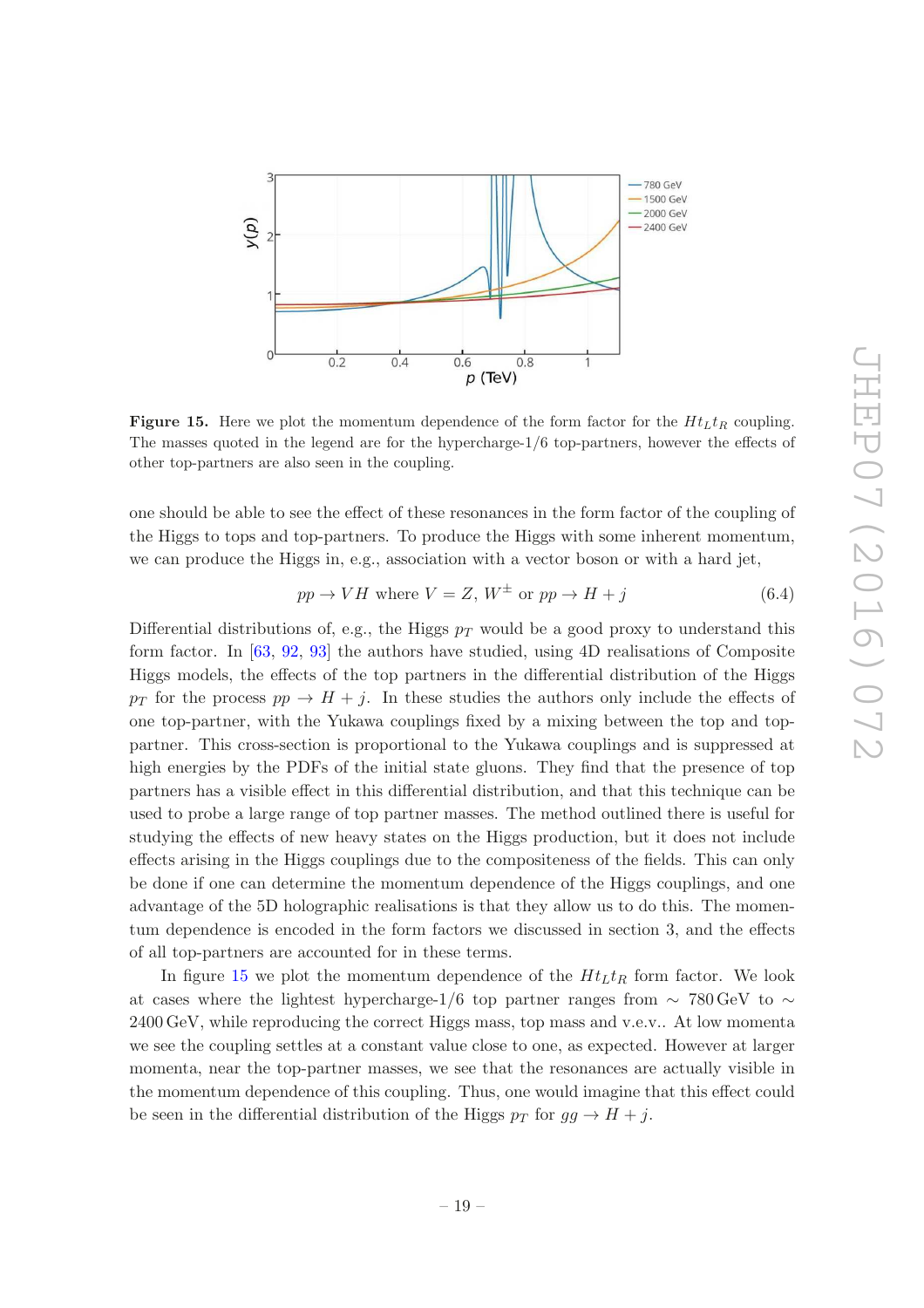In another work [\[94](#page-26-17)] we are using these form factor techniques to perform a similar analysis as done in the previous works. The purpose of this is two-fold; firstly we will be able to include the effects of the whole tower of top-partners and the momentum dependence of the coupling in the calculation, and secondly, this will allow us to directly compare collider predictions from the 4D and 5D realisations of Composite Higgs models.

#### <span id="page-21-0"></span>7 Conclusions

In this paper we addressed the question of whether or not a light Higgs implies light top partners in the Minimal Composite Higgs Model (MCHM <sup>5</sup>). The experimental constraints on the detection of top partners can be avoided by increasing the scale  $M_{KK}$ , but this is at the cost of a severe fine-tuning. Attempts at realising the MCHM <sup>5</sup> model without light top partners and large fine-tuning have been primarily focussed on the fermion sector: 4D approaches include a different embedding of the third generation of quarks in representations of SO(5); holographic realisations include leptonic contributions to the Higgs potential. Here we propose an alternative method to alleviate the tension: we show that if the degree of composite mixing in the multiplets is reduced, the mass of the lightest top parters can be increased, without increasing the compositeness scale  $M_{KK}$ . To maintain a light Higgs, the cutoff in the 5D model (measured by  $\ln \Omega$ ) is reduced. Interestingly, we find that the Higgs mass is proportional to the mass gap between the 7 /6 and 2 /3 charged top partners, in agreement with what is found in 4D explicit models [ [4](#page-22-7) , [9](#page-22-9)].

Since heavier top partners might naively lead one to expect more fine-tuning, we calculated this and found that as we lower  $\ln(\Omega)$  the minimum value of the Barbieri-Giudici parameter tends to decrease. This is particularly nice, since we now know that increasing  $M_{KK}$  and lowering ln( $\Omega$ ) both allow for heavier top partners and lower values of  $s_h$ , however only lowering  $\ln(\Omega)$  does not lead to an increased fine-tuning. This result also correlates well with the 4D explicit realisations, where the Higgs mass and the finetuning are proportional to the coupling between the top partners and the Higgs, a quantity which is controlled by  $\ln(\Omega)$  in the holographic models. We find that, with spin-1 states at  $\sim$  2.5 TeV and the left-handed top localised away from the IR, the fine-tuning is minimised when the lightest top partner is above 1 TeV.

With an eye to the next LHC run we discuss the phenomenology of this version of the MCHM <sup>5</sup>. In anticipation of improved LHC constraints on the lightest top Yukawa coupling, we show that a deviation from the relation between IR brane masses  $m_u = -1/M_u$  can reduce or enhance the Composite Higgs prediction for  $y_t$  as derived from symmetry arguments alone. The deviation from the Standard Model is captured in the parameters  $\kappa_V$  and  $\kappa_T$ , which allow for a comparison with the ATLAS data. In particular, it is seen that relaxing the brane mass relation may relieve the tension slightly by increasing the predicted coupling.

We further discussed the expected phenomenology of the top partner states in future searches. Testing the relation between the Higgs and top partner masses as a function of  $s_h$ , we find that the masses scale approximately linearly, as expected, with a slight deviation for the  $(2/3)$  exotic state.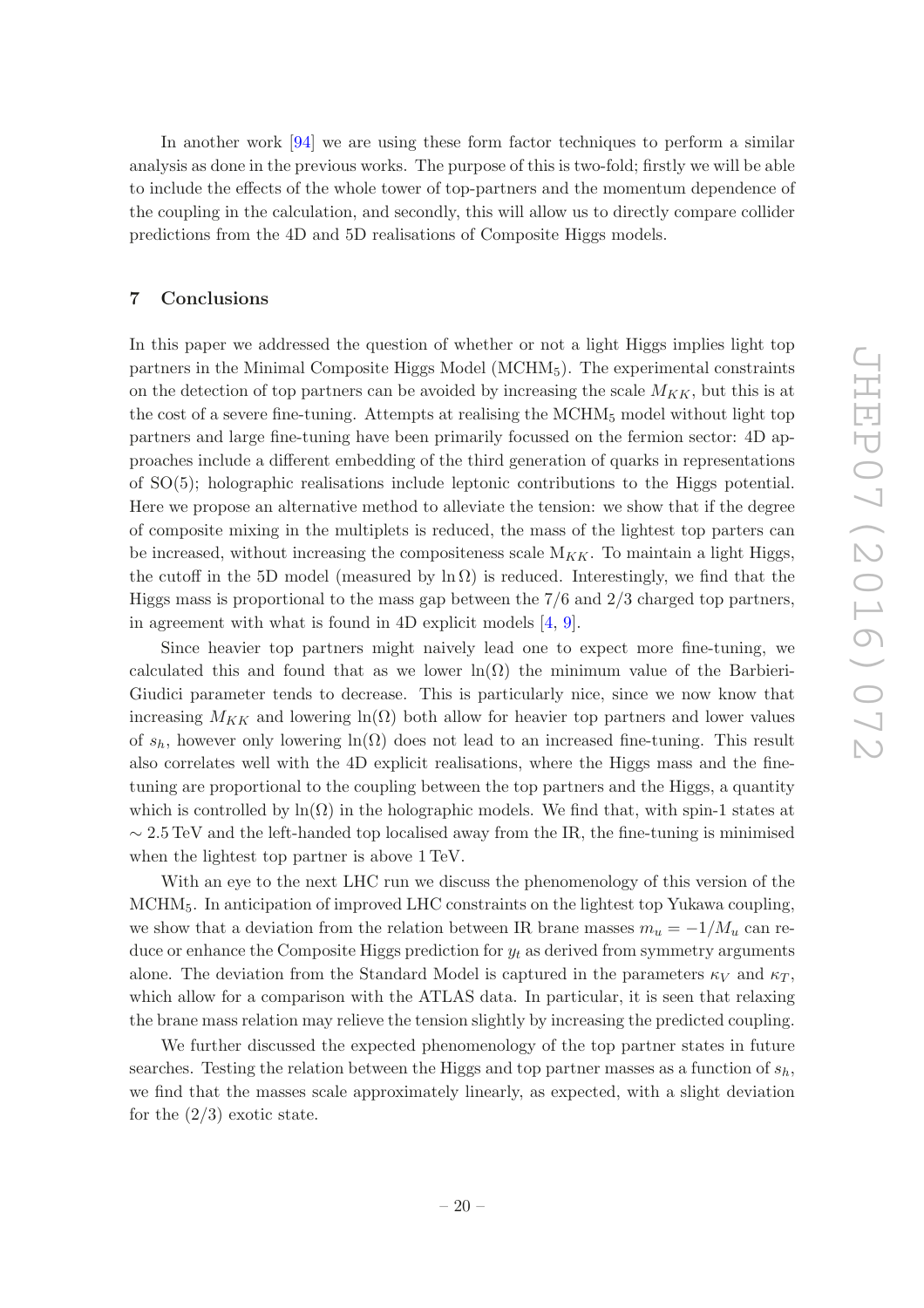The form factors computed in the 5D dual contain qualitative information about the spectrum of top partners. In particular, in the last section we show the momentum dependence of the form factor encoding the  $H_t$ <sub>L</sub>t<sub>R</sub> coupling, upon which the differential distribution of Higgs  $p_T$  in  $pp \to H + j$  will strongly depend. Future searches at the LHC are expected to contain decisive information about the state of the MCHM <sup>5</sup>, both through measurements of the top yukawa coupling and through differential distributions of the Higgs momentum.

#### <span id="page-22-1"></span><span id="page-22-0"></span>A Form factors in the holographic MCHM 5

<span id="page-22-7"></span><span id="page-22-2"></span>In this appendix we present the explicit forms of the form factors introduced in section 3.3, we follow a similar procedure as in [\[37\]](#page-23-15). Neglecting brane kinetic terms, the form factors for the gauge interactions can be written as,

$$
\Pi^{(+)}(p) = p \frac{\mathbf{Y}_0(pR')\mathbf{J}_0(pR) - \mathbf{J}_0(pR')\mathbf{Y}_0(pR)}{\mathbf{Y}_0(pR')\mathbf{J}_1(pR) - \mathbf{J}_0(pR')\mathbf{Y}_1(pR)}
$$
(A.1)

$$
\Pi^{(-)}(p) = p \frac{\mathbf{Y}_1(pR')\mathbf{J}_0(pR) - \mathbf{J}_1(pR')\mathbf{Y}_0(pR)}{\mathbf{Y}_1(pR')\mathbf{J}_1(pR) - \mathbf{J}_1(pR')\mathbf{Y}_1(pR)},
$$
\n(A.2)

<span id="page-22-8"></span>and are sometimes written in terms of  $\Pi_0 = \Pi^{(+)}$  and  $\Pi_1 = (\Pi^{(-)} - \Pi^{(+)})$ .

The fermionic form factors are more complicated due to the brane mixings in the IR. We use the following holographic profiles as building blocks,

$$
G^{+}(r,c) = \sqrt{r} \left( \mathbf{Y}_{c-\frac{1}{2}}(pR') \mathbf{J}_{c+\frac{1}{2}}(pr) - \mathbf{J}_{c-\frac{1}{2}}(pR') \mathbf{Y}_{c+\frac{1}{2}}(pr) \right)
$$
(A.3)

$$
G^{-}(r,c) = \sqrt{r} \left( \mathbf{Y}_{c-\frac{1}{2}}(pR') \mathbf{J}_{c-\frac{1}{2}}(pr) - \mathbf{J}_{c-\frac{1}{2}}(pR') \mathbf{Y}_{c-\frac{1}{2}}(pr) \right), \tag{A.4}
$$

<span id="page-22-9"></span><span id="page-22-4"></span><span id="page-22-3"></span>where  $c = \pm c_{q,u}$  represents the 5D fermion mass parameter, and q and u represent the appropriate fermion multiplets. From now on we denote  $G^{\pm}(R, c)$  simply as  $G^{\pm}(c)$ . Assuming no brane kinetic terms, and only two quark multiplets with real mixings, we can write the form factors as,

$$
\Pi_0^q(p) = \frac{1}{p} \frac{G^+(-c_u)G^-(c_q) + m_u^2 G^-(c_u)G^+(-c_q)}{G^+(c_q)G^+(-c_u) - m_u^2 G^-(c_q)G^-(c_u)} \tag{A.5}
$$

$$
\Pi_0^u(p) = -\frac{1}{p} \frac{G^+(c_u)G^-(c_q) + M_u^2 G^-(c_u)G^+(c_q)}{G^-(c_q)G^-(c_u) - M_u^2 G^+(c_q)G^+(-c_u)}
$$
\n(A.6)

<span id="page-22-5"></span>
$$
M_0^u(p) = \frac{1}{2} \frac{m_u}{p} \frac{G^+(c_q)G^+(-c_q) + G^-(c_q)G^-(-c_q) + G^+(c_u)G^+(-c_u) + G^-(c_u)G^-(-c_u)}{G^+(c_q)G^+(-c_u) - m_u^2G^-(-c_q)G^-(c_u)} \tag{A.7}
$$

<span id="page-22-6"></span>
$$
\Pi_1^q(p) = \Pi_0^q \left( m_u \to \frac{1}{M_u} \right) - \Pi_0^q \tag{A.8}
$$

$$
\Pi_1^u(p) = \Pi_0^u\left(M_u \to \frac{1}{m_u}\right) - \Pi_0^u \tag{A.9}
$$

$$
M_1^u(p) = M_0^u - M_0^u \left( m_u \to \frac{1}{M_u} \right). \tag{A.10}
$$

It is clear now that  $\Pi_1^{q,u} \to 0$  when  $m_u \to \pm \frac{1}{M}$  $\frac{1}{M_u}$  and  $M_1^u \to 0$  when  $m_u \to \frac{1}{M}$  $\frac{1}{M_u}$ . To get the Wick rotated form factors one simply has to rotate  $p \to i p_E$ , the resulting form factors are expressed in terms of modified Bessel functions  $I_{\alpha}$  and  $K_{\alpha}$ .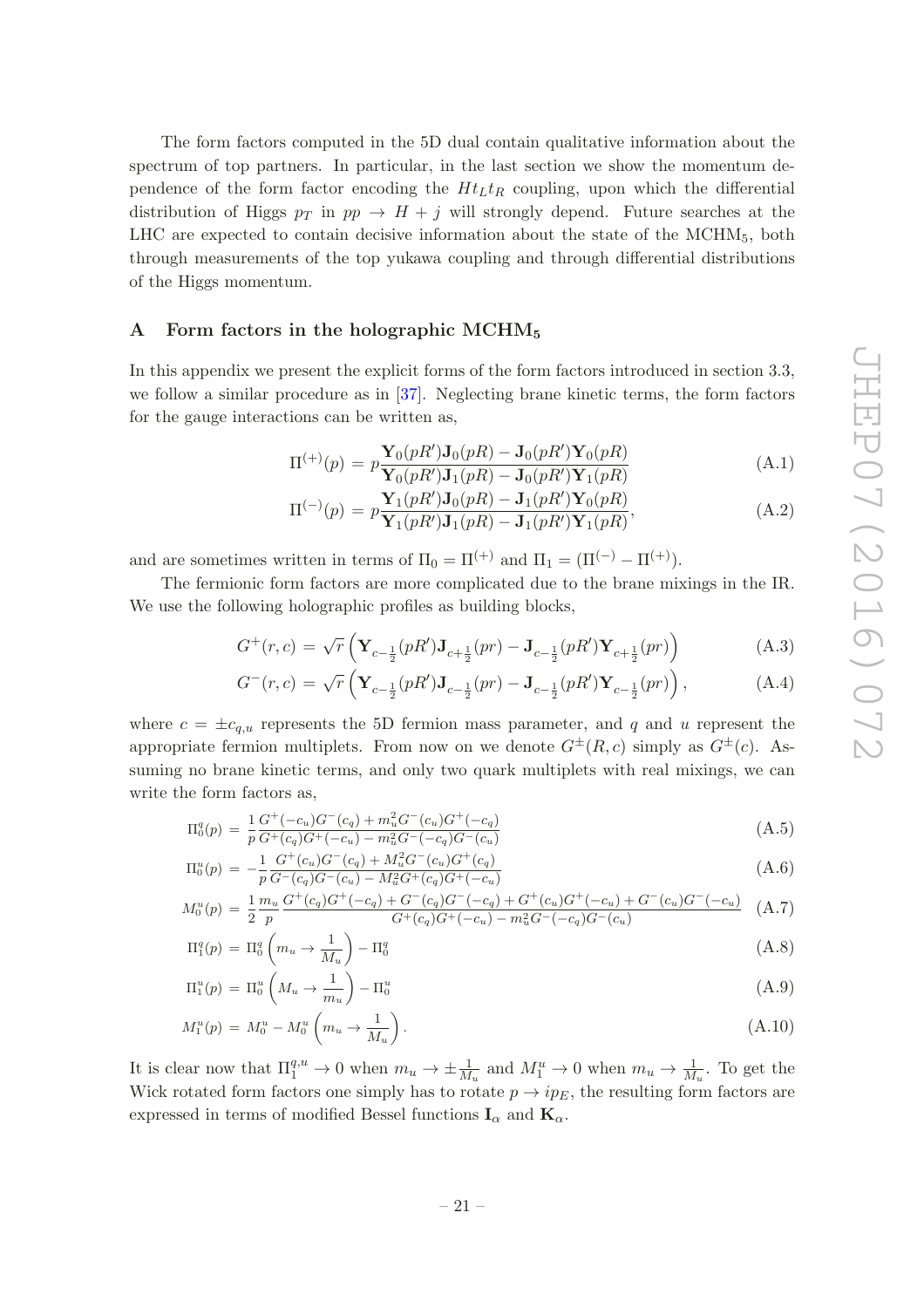<span id="page-23-1"></span><span id="page-23-0"></span>Open Access. This article is distributed under the terms of the Creative Commons Attribution License [\(CC-BY 4.0\)](http://creativecommons.org/licenses/by/4.0/), which permits any use, distribution and reproduction in any medium, provided the original author(s) and source are credited.

#### References

- [1] ATLAS collaboration, Observation of a new particle in the search for the Standard Model Higgs boson with the ATLAS detector at the LHC, [Phys. Lett.](http://dx.doi.org/10.1016/j.physletb.2012.08.020) **B 716** (2012) 1 [[arXiv:1207.7214](http://arxiv.org/abs/1207.7214)] [IN[SPIRE](http://inspirehep.net/search?p=find+EPRINT+arXiv:1207.7214)].
- <span id="page-23-2"></span>[2] CMS collaboration, Observation of a new boson at a mass of 125 GeV with the CMS experiment at the LHC, [Phys. Lett.](http://dx.doi.org/10.1016/j.physletb.2012.08.021) **B** 716 (2012) 30  $[\text{arXiv:1207.7235}]$  $[\text{arXiv:1207.7235}]$  $[\text{arXiv:1207.7235}]$   $[\text{INSPIRE}]$  $[\text{INSPIRE}]$  $[\text{INSPIRE}]$ .
- <span id="page-23-3"></span>[3] S. De Curtis, M. Redi and A. Tesi, *The 4D Composite Higgs, JHEP* **04** [\(2012\) 042](http://dx.doi.org/10.1007/JHEP04(2012)042) [[arXiv:1110.1613](http://arxiv.org/abs/1110.1613)] [IN[SPIRE](http://inspirehep.net/search?p=find+EPRINT+arXiv:1110.1613)].
- <span id="page-23-4"></span>[4] O. Matsedonskyi, G. Panico and A. Wulzer, Light top partners for a light Composite Higgs , JHEP 01 [\(2013\) 164](http://dx.doi.org/10.1007/JHEP01(2013)164) [[arXiv:1204.6333](http://arxiv.org/abs/1204.6333)] [IN[SPIRE](http://inspirehep.net/search?p=find+EPRINT+arXiv:1204.6333)].
- <span id="page-23-5"></span>[5] D. Marzocca, M. Serone and J. Shu, *General Composite Higgs models*, *JHEP* 08 [\(2012\) 013](http://dx.doi.org/10.1007/JHEP08(2012)013) [[arXiv:1205.0770](http://arxiv.org/abs/1205.0770)] [IN[SPIRE](http://inspirehep.net/search?p=find+EPRINT+arXiv:1205.0770)].
- <span id="page-23-6"></span>[6] A. Pomarol and F. Riva, The Composite Higgs and light resonance connection , JHEP 08 [\(2012\) 135](http://dx.doi.org/10.1007/JHEP08(2012)135) [[arXiv:1205.6434](http://arxiv.org/abs/1205.6434)] [IN[SPIRE](http://inspirehep.net/search?p=find+EPRINT+arXiv:1205.6434)].
- [7] G.F. Giudice, C. Grojean, A. Pomarol and R. Rattazzi, The strongly-interacting light Higgs, JHEP 06 [\(2007\) 045](http://dx.doi.org/10.1088/1126-6708/2007/06/045) [[hep-ph/0703164](http://arxiv.org/abs/hep-ph/0703164)] [IN[SPIRE](http://inspirehep.net/search?p=find+EPRINT+hep-ph/0703164)].
- [8] C. Anastasiou, E. Furlan and J. Santiago, Realistic Composite Higgs models , Phys. Rev. **D 79** [\(2009\) 075003](http://dx.doi.org/10.1103/PhysRevD.79.075003) [[arXiv:0901.2117](http://arxiv.org/abs/0901.2117)] [IN[SPIRE](http://inspirehep.net/search?p=find+EPRINT+arXiv:0901.2117)].
- <span id="page-23-7"></span>[9] G. Panico and A. Wulzer, *The discrete Composite Higgs model*, *JHEP* **09** [\(2011\) 135](http://dx.doi.org/10.1007/JHEP09(2011)135) [[arXiv:1106.2719](http://arxiv.org/abs/1106.2719)] [IN[SPIRE](http://inspirehep.net/search?p=find+EPRINT+arXiv:1106.2719)].
- <span id="page-23-8"></span>[10] A. Azatov and J. Galloway, Light custodians and Higgs physics in composite models , *Phys. Rev.* **D 85** [\(2012\) 055013](http://dx.doi.org/10.1103/PhysRevD.85.055013) [ $arXiv:1110.5646$ ] [ $nSPIRE$  $nSPIRE$ ].
- <span id="page-23-9"></span>[11] R. Lewis, C. Pica and F. Sannino, Light asymmetric dark matter on the lattice: SU(2) technicolor with two fundamental flavors, Phys. Rev. **D 85** [\(2012\) 014504](http://dx.doi.org/10.1103/PhysRevD.85.014504) [[arXiv:1109.3513](http://arxiv.org/abs/1109.3513)] [IN[SPIRE](http://inspirehep.net/search?p=find+EPRINT+arXiv:1109.3513)].
- <span id="page-23-11"></span><span id="page-23-10"></span>[12] A. Hietanen, R. Lewis, C. Pica and F. Sannino, Composite Goldstone dark matter: experimental predictions from the lattice, JHEP  $12$  [\(2014\) 130](http://dx.doi.org/10.1007/JHEP12(2014)130)  $\text{arXiv:1308}.4130$  [IN[SPIRE](http://inspirehep.net/search?p=find+EPRINT+arXiv:1308.4130)].
- <span id="page-23-12"></span>[13] A. Hietanen, R. Lewis, C. Pica and F. Sannino, Fundamental Composite Higgs dynamics on the lattice:  $SU(2)$  with two flavors, JHEP 07 [\(2014\) 116](http://dx.doi.org/10.1007/JHEP07(2014)116)  $\left[$ [arXiv:1404.2794](http://arxiv.org/abs/1404.2794) $\right]$  [IN[SPIRE](http://inspirehep.net/search?p=find+EPRINT+arXiv:1404.2794)].
- <span id="page-23-13"></span>[14] D.T. Son and M.A. Stephanov, *QCD and dimensional deconstruction*, Phys. Rev. D 69 [\(2004\) 065020](http://dx.doi.org/10.1103/PhysRevD.69.065020) [[hep-ph/0304182](http://arxiv.org/abs/hep-ph/0304182)] [IN[SPIRE](http://inspirehep.net/search?p=find+EPRINT+hep-ph/0304182)].
- [15] J. Erlich, E. Katz, D.T. Son and M.A. Stephanov, *QCD and a holographic model of hadrons*, [Phys. Rev. Lett.](http://dx.doi.org/10.1103/PhysRevLett.95.261602) **95** (2005) 261602 [[hep-ph/0501128](http://arxiv.org/abs/hep-ph/0501128)] [IN[SPIRE](http://inspirehep.net/search?p=find+EPRINT+hep-ph/0501128)].
- <span id="page-23-14"></span>[16] L. Da Rold and A. Pomarol, Chiral symmetry breaking from five dimensional spaces , *[Nucl. Phys.](http://dx.doi.org/10.1016/j.nuclphysb.2005.05.009)*  $\bf{B}$  721 (2005) 79 [[hep-ph/0501218](http://arxiv.org/abs/hep-ph/0501218)] [IN[SPIRE](http://inspirehep.net/search?p=find+EPRINT+hep-ph/0501218)].
- <span id="page-23-15"></span>[17] J. Hirn and V. Sanz, Interpolating between low and high energy QCD via a 5D Yang-Mills model, JHEP 12 [\(2005\) 030](http://dx.doi.org/10.1088/1126-6708/2005/12/030) [[hep-ph/0507049](http://arxiv.org/abs/hep-ph/0507049)] [IN[SPIRE](http://inspirehep.net/search?p=find+EPRINT+hep-ph/0507049)].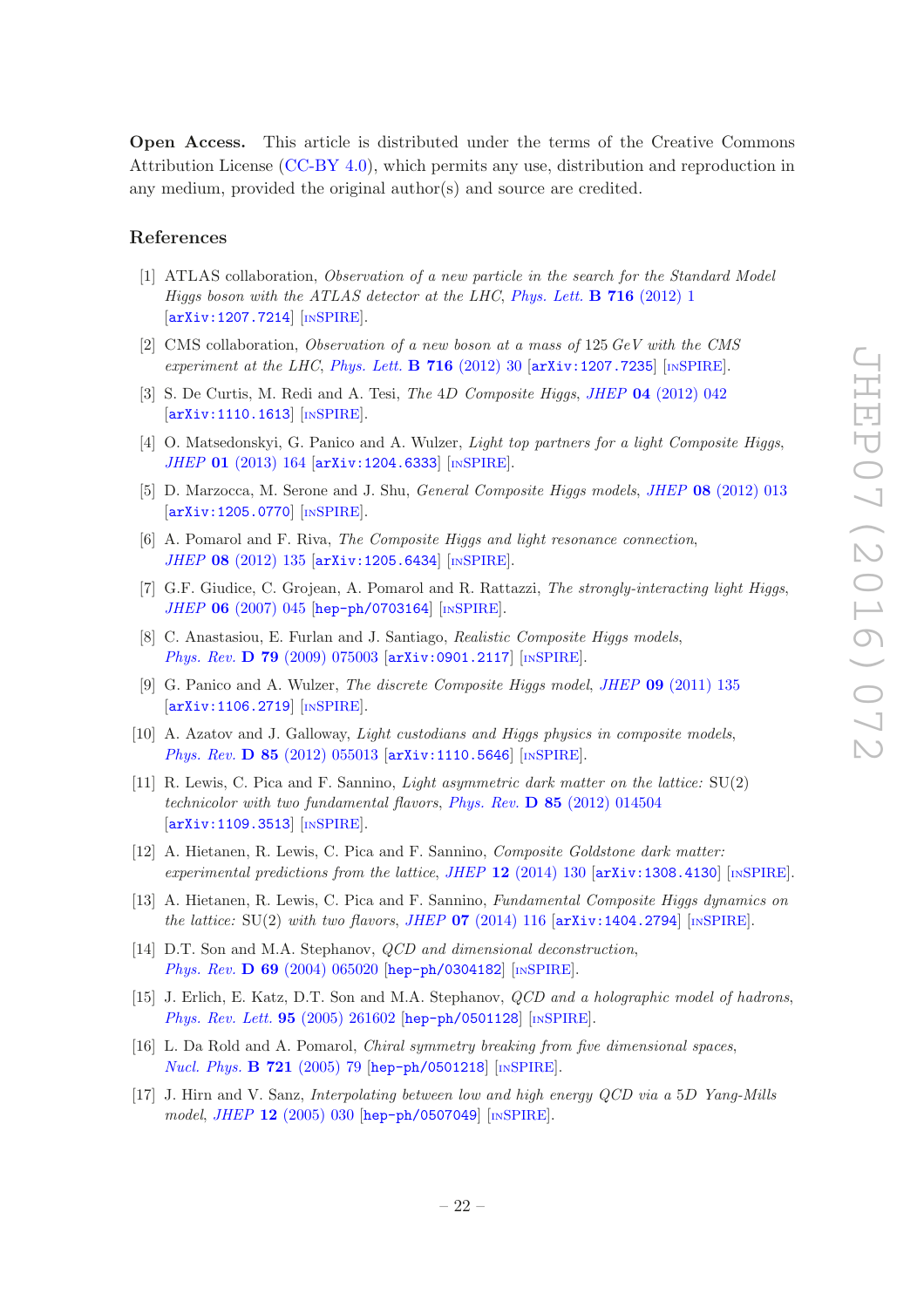- <span id="page-24-0"></span>[18] J. Hirn, N. Rius and V. Sanz, *Geometric approach to condensates in holographic QCD*, Phys. Rev. **D 73** [\(2006\) 085005](http://dx.doi.org/10.1103/PhysRevD.73.085005) [[hep-ph/0512240](http://arxiv.org/abs/hep-ph/0512240)] [IN[SPIRE](http://inspirehep.net/search?p=find+EPRINT+hep-ph/0512240)].
- [19] C. Csáki, C. Grojean, L. Pilo and J. Terning, Towards a realistic model of Higgsless electroweak symmetry breaking, [Phys. Rev. Lett.](http://dx.doi.org/10.1103/PhysRevLett.92.101802) **92** (2004) 101802 [[hep-ph/0308038](http://arxiv.org/abs/hep-ph/0308038)] [IN[SPIRE](http://inspirehep.net/search?p=find+EPRINT+hep-ph/0308038)].
- [20] G. Cacciapaglia, C. Csáki, C. Grojean and J. Terning, *Oblique corrections from Higgsless* models in warped space, Phys. Rev. D 70 [\(2004\) 075014](http://dx.doi.org/10.1103/PhysRevD.70.075014) [[hep-ph/0401160](http://arxiv.org/abs/hep-ph/0401160)] [IN[SPIRE](http://inspirehep.net/search?p=find+EPRINT+hep-ph/0401160)].
- [21] J. Hirn and V. Sanz, A negative S parameter from holographic technicolor, [Phys. Rev. Lett.](http://dx.doi.org/10.1103/PhysRevLett.97.121803) **97** (2006) 121803 [[hep-ph/0606086](http://arxiv.org/abs/hep-ph/0606086)] [IN[SPIRE](http://inspirehep.net/search?p=find+EPRINT+hep-ph/0606086)].
- [22] J. Hirn and V. Sanz, The fifth dimension as an analogue computer for strong interactions at the LHC, JHEP  $03$  [\(2007\) 100](http://dx.doi.org/10.1088/1126-6708/2007/03/100) [[hep-ph/0612239](http://arxiv.org/abs/hep-ph/0612239)] [IN[SPIRE](http://inspirehep.net/search?p=find+EPRINT+hep-ph/0612239)].
- [23] K. Agashe, R. Contino and A. Pomarol, *The minimal Composite Higgs model*, [Nucl. Phys.](http://dx.doi.org/10.1016/j.nuclphysb.2005.04.035) **B 719** (2005) 165 [[hep-ph/0412089](http://arxiv.org/abs/hep-ph/0412089)] [IN[SPIRE](http://inspirehep.net/search?p=find+EPRINT+hep-ph/0412089)].
- [24] R. Contino, *The Higgs as a Composite Nambu-Goldstone boson*,  $arXiv:1005.4269$  [IN[SPIRE](http://inspirehep.net/search?p=find+EPRINT+arXiv:1005.4269)].
- [25] R. Contino, Y. Nomura and A. Pomarol, *Higgs as a holographic pseudo-Goldstone boson*, [Nucl. Phys.](http://dx.doi.org/10.1016/j.nuclphysb.2003.08.027) **B 671** (2003) 148 [[hep-ph/0306259](http://arxiv.org/abs/hep-ph/0306259)] [IN[SPIRE](http://inspirehep.net/search?p=find+EPRINT+hep-ph/0306259)].
- [26] L. Randall and R. Sundrum, A large mass hierarchy from a small extra dimension, [Phys. Rev. Lett.](http://dx.doi.org/10.1103/PhysRevLett.83.3370) 83 (1999) 3370 [[hep-ph/9905221](http://arxiv.org/abs/hep-ph/9905221)] [IN[SPIRE](http://inspirehep.net/search?p=find+EPRINT+hep-ph/9905221)].
- [27] N. Arkani-Hamed and M. Schmaltz, Hierarchies without symmetries from extra dimensions , Phys. Rev. D  $61$  [\(2000\) 033005](http://dx.doi.org/10.1103/PhysRevD.61.033005) [[hep-ph/9903417](http://arxiv.org/abs/hep-ph/9903417)] [IN[SPIRE](http://inspirehep.net/search?p=find+EPRINT+hep-ph/9903417)].
- <span id="page-24-1"></span>[28] S.J. Huber and Q. Shafi, Fermion masses, mixings and proton decay in a Randall-Sundrum model, [Phys. Lett.](http://dx.doi.org/10.1016/S0370-2693(00)01399-X) **B 498** (2001) 256 [[hep-ph/0010195](http://arxiv.org/abs/hep-ph/0010195)] [IN[SPIRE](http://inspirehep.net/search?p=find+EPRINT+hep-ph/0010195)].
- <span id="page-24-2"></span>[29] S.J. Huber and Q. Shafi, Higgs mechanism and bulk gauge boson masses in the Randall-Sundrum model, Phys. Rev. **D 63** [\(2001\) 045010](http://dx.doi.org/10.1103/PhysRevD.63.045010) [[hep-ph/0005286](http://arxiv.org/abs/hep-ph/0005286)] [IN[SPIRE](http://inspirehep.net/search?p=find+EPRINT+hep-ph/0005286)].
- <span id="page-24-3"></span>[30] B.M. Dillon and S.J. Huber, Non-custodial warped extra dimensions at the LHC?, JHEP 06 [\(2015\) 066](http://dx.doi.org/10.1007/JHEP06(2015)066) [[arXiv:1410.7345](http://arxiv.org/abs/1410.7345)] [IN[SPIRE](http://inspirehep.net/search?p=find+EPRINT+arXiv:1410.7345)].
- <span id="page-24-4"></span>[31] J.A. Cabrer, G. von Gersdorff and M. Quirós, Suppressing electroweak precision observables in 5D warped models, JHEP 05 [\(2011\) 083](http://dx.doi.org/10.1007/JHEP05(2011)083) [[arXiv:1103.1388](http://arxiv.org/abs/1103.1388)] [IN[SPIRE](http://inspirehep.net/search?p=find+EPRINT+arXiv:1103.1388)].
- [32] P.R. Archer and S.J. Huber, Electroweak constraints on warped geometry in five dimensions and beyond, JHEP 10 [\(2010\) 032](http://dx.doi.org/10.1007/JHEP10(2010)032) [[arXiv:1004.1159](http://arxiv.org/abs/1004.1159)] [IN[SPIRE](http://inspirehep.net/search?p=find+EPRINT+arXiv:1004.1159)].
- [33] A. Carmona and F. Goertz, A naturally light Higgs without light top partners,  $JHEP$  05 [\(2015\) 002](http://dx.doi.org/10.1007/JHEP05(2015)002)  $[$ [arXiv:1410.8555](http://arxiv.org/abs/1410.8555)]  $[$ IN[SPIRE](http://inspirehep.net/search?p=find+EPRINT+arXiv:1410.8555)].
- [34] K. Agashe, A. Delgado, M.J. May and R. Sundrum, RS1, custodial isospin and precision tests, JHEP 08 [\(2003\) 050](http://dx.doi.org/10.1088/1126-6708/2003/08/050) [[hep-ph/0308036](http://arxiv.org/abs/hep-ph/0308036)] [IN[SPIRE](http://inspirehep.net/search?p=find+EPRINT+hep-ph/0308036)].
- [35] M. Carena, E. Ponton, J. Santiago and C.E.M. Wagner, Electroweak constraints on warped models with custodial symmetry, Phys. Rev. D 76 [\(2007\) 035006](http://dx.doi.org/10.1103/PhysRevD.76.035006) [[hep-ph/0701055](http://arxiv.org/abs/hep-ph/0701055)] [IN[SPIRE](http://inspirehep.net/search?p=find+EPRINT+hep-ph/0701055)].
- [36] R. Contino, L. Da Rold and A. Pomarol, Light custodians in natural Composite Higgs models, Phys. Rev. **D 75** [\(2007\) 055014](http://dx.doi.org/10.1103/PhysRevD.75.055014) [[hep-ph/0612048](http://arxiv.org/abs/hep-ph/0612048)] [IN[SPIRE](http://inspirehep.net/search?p=find+EPRINT+hep-ph/0612048)].
- [37] P.R. Archer, Fine tuning in the holographic minimal Composite Higgs model, [arXiv:1403.8048](http://arxiv.org/abs/1403.8048) [IN[SPIRE](http://inspirehep.net/search?p=find+EPRINT+arXiv:1403.8048)].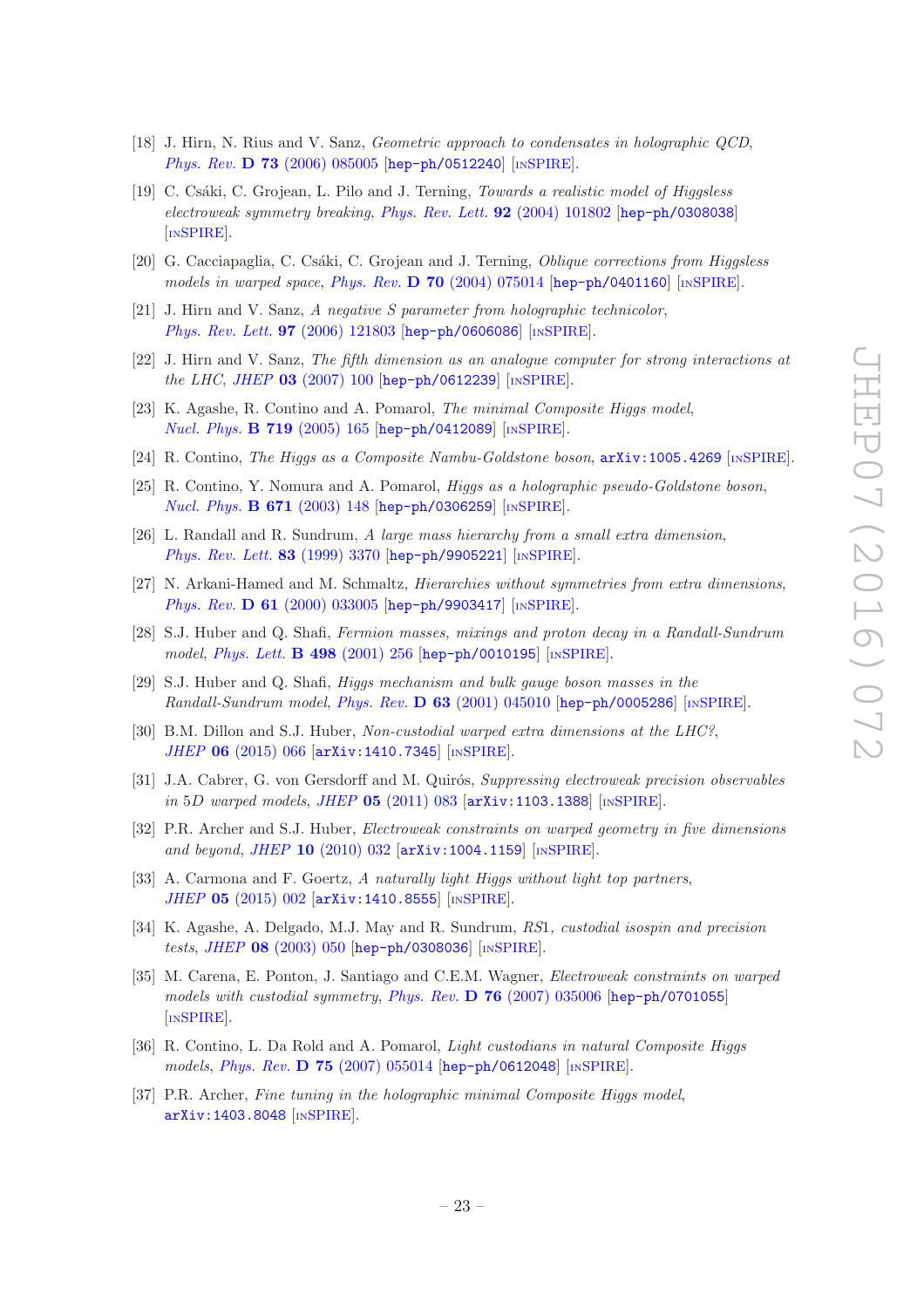- [38] K. Agashe and R. Contino, *The minimal Composite Higgs model and electroweak precision* tests, [Nucl. Phys.](http://dx.doi.org/10.1016/j.nuclphysb.2006.02.011) **B 742** (2006) 59 [[hep-ph/0510164](http://arxiv.org/abs/hep-ph/0510164)] [IN[SPIRE](http://inspirehep.net/search?p=find+EPRINT+hep-ph/0510164)].
- [39] G. Panico and A. Wulzer, *The Composite Nambu-Goldstone Higgs*, [Lect. Notes Phys.](http://dx.doi.org/10.1007/978-3-319-22617-0)  $913$  (2016) 1 [[arXiv:1506.01961](http://arxiv.org/abs/1506.01961)] [IN[SPIRE](http://inspirehep.net/search?p=find+EPRINT+arXiv:1506.01961)].
- [40] G. von Gersdorff, E. Pontón and R. Rosenfeld, *The dynamical Composite Higgs*, JHEP 06 [\(2015\) 119](http://dx.doi.org/10.1007/JHEP06(2015)119) [[arXiv:1502.07340](http://arxiv.org/abs/1502.07340)] [IN[SPIRE](http://inspirehep.net/search?p=find+EPRINT+arXiv:1502.07340)].
- [41] M. Low, A. Tesi and L.-T. Wang, Twin Higgs mechanism and a Composite Higgs boson, Phys. Rev. D 91  $(2015) 095012$   $[arXiv:1501.07890]$  $[arXiv:1501.07890]$  $[arXiv:1501.07890]$   $[insPIRE]$ .
- [42] R. Barbieri, D. Greco, R. Rattazzi and A. Wulzer, The composite twin Higgs scenario, JHEP 08 [\(2015\) 161](http://dx.doi.org/10.1007/JHEP08(2015)161) [[arXiv:1501.07803](http://arxiv.org/abs/1501.07803)] [IN[SPIRE](http://inspirehep.net/search?p=find+EPRINT+arXiv:1501.07803)].
- <span id="page-25-0"></span>[43] H.-C. Cheng, B.A. Dobrescu and J. Gu, Higgs mass from compositeness at a multi-TeV scale , JHEP 08 [\(2014\) 095](http://dx.doi.org/10.1007/JHEP08(2014)095) [[arXiv:1311.5928](http://arxiv.org/abs/1311.5928)] [IN[SPIRE](http://inspirehep.net/search?p=find+EPRINT+arXiv:1311.5928)].
- <span id="page-25-1"></span>[44] J. Barnard, T. Gherghetta, T.S. Ray and A. Spray, *The unnatural Composite Higgs*,  $JHEP$  01 [\(2015\) 067](http://dx.doi.org/10.1007/JHEP01(2015)067)  $[$ [arXiv:1409.7391](http://arxiv.org/abs/1409.7391)]  $[$ IN[SPIRE](http://inspirehep.net/search?p=find+EPRINT+arXiv:1409.7391)].
- [45] H.-C. Cheng and J. Gu, Top seesaw with a custodial symmetry and the 126 GeV Higgs, JHEP 10 [\(2014\) 002](http://dx.doi.org/10.1007/JHEP10(2014)002) [[arXiv:1406.6689](http://arxiv.org/abs/1406.6689)] [IN[SPIRE](http://inspirehep.net/search?p=find+EPRINT+arXiv:1406.6689)].
- [46] G. Ferretti, UV completions of partial compositeness: the case for a SU(4) gauge group , JHEP 06 [\(2014\) 142](http://dx.doi.org/10.1007/JHEP06(2014)142) [[arXiv:1404.7137](http://arxiv.org/abs/1404.7137)] [IN[SPIRE](http://inspirehep.net/search?p=find+EPRINT+arXiv:1404.7137)].
- [47] S. De Curtis, M. Redi and E. Vigiani, Non minimal terms in Composite Higgs models and in QCD , JHEP 06 [\(2014\) 071](http://dx.doi.org/10.1007/JHEP06(2014)071) [[arXiv:1403.3116](http://arxiv.org/abs/1403.3116)] [IN[SPIRE](http://inspirehep.net/search?p=find+EPRINT+arXiv:1403.3116)].
- [48] A. Carmona and M. Chala, *Composite dark sectors*, *JHEP* **06** [\(2015\) 105](http://dx.doi.org/10.1007/JHEP06(2015)105) [[arXiv:1504.00332](http://arxiv.org/abs/1504.00332)] [IN[SPIRE](http://inspirehep.net/search?p=find+EPRINT+arXiv:1504.00332)].
- [49] CMS collaboration, Search for vector-like charge  $2/3T$  quarks in proton-proton collisions at  $\sqrt{s} = 8 \; TeV$ , *Phys. Rev.* **D 93** [\(2016\) 012003](http://dx.doi.org/10.1103/PhysRevD.93.012003) [[arXiv:1509.04177](http://arxiv.org/abs/1509.04177)] [IN[SPIRE](http://inspirehep.net/search?p=find+EPRINT+arXiv:1509.04177)].
- [50] ATLAS collaboration, Search for production of vector-like quark pairs and of four top quarks in the lepton-plus-jets final state in pp collisions at  $\sqrt{s} = 8 \text{ TeV}$  with the ATLAS detector, JHEP 08 [\(2015\) 105](http://dx.doi.org/10.1007/JHEP08(2015)105) [[arXiv:1505.04306](http://arxiv.org/abs/1505.04306)] [IN[SPIRE](http://inspirehep.net/search?p=find+EPRINT+arXiv:1505.04306)].
- [51] A. De Simone, O. Matsedonskyi, R. Rattazzi and A. Wulzer, A first top partner hunter's guide, JHEP 04 [\(2013\) 004](http://dx.doi.org/10.1007/JHEP04(2013)004) [[arXiv:1211.5663](http://arxiv.org/abs/1211.5663)] [IN[SPIRE](http://inspirehep.net/search?p=find+EPRINT+arXiv:1211.5663)].
- [52] M. Backovic, T. Flacke, J.H. Kim and S.J. Lee, Search strategies for TeV scale fermionic top partners with charge 2/3, JHEP 04 [\(2016\) 014](http://dx.doi.org/10.1007/JHEP04(2016)014) [[arXiv:1507.06568](http://arxiv.org/abs/1507.06568)] [IN[SPIRE](http://inspirehep.net/search?p=find+EPRINT+arXiv:1507.06568)].
- [53] A. Buckley et al., *Global fit of top quark effective theory to data*, Phys. Rev. D  $92$  [\(2015\) 091501](http://dx.doi.org/10.1103/PhysRevD.92.091501) [[arXiv:1506.08845](http://arxiv.org/abs/1506.08845)] [IN[SPIRE](http://inspirehep.net/search?p=find+EPRINT+arXiv:1506.08845)].
- [54] J. Serra, *Beyond the minimal top partner decay, JHEP* 09 [\(2015\) 176](http://dx.doi.org/10.1007/JHEP09(2015)176)  $[$ arXiv: 1506.05110 [IN[SPIRE](http://inspirehep.net/search?p=find+EPRINT+arXiv:1506.05110)].
- [55] S. Dawson and E. Furlan, Yukawa corrections to Higgs production in top partner models, Phys. Rev. **D 89** [\(2014\) 015012](http://dx.doi.org/10.1103/PhysRevD.89.015012) [[arXiv:1310.7593](http://arxiv.org/abs/1310.7593)] [IN[SPIRE](http://inspirehep.net/search?p=find+EPRINT+arXiv:1310.7593)].
- <span id="page-25-2"></span>[56] C. Grojean, O. Matsedonskyi and G. Panico, *Light top partners and precision physics*, JHEP 10 [\(2013\) 160](http://dx.doi.org/10.1007/JHEP10(2013)160) [[arXiv:1306.4655](http://arxiv.org/abs/1306.4655)] [IN[SPIRE](http://inspirehep.net/search?p=find+EPRINT+arXiv:1306.4655)].
- <span id="page-25-3"></span>[57] M. Backović, T. Flacke, J.H. Kim and S.J. Lee, Boosted event topologies from TeV scale light quark composite partners , JHEP 04 [\(2015\) 082](http://dx.doi.org/10.1007/JHEP04(2015)082) [[arXiv:1410.8131](http://arxiv.org/abs/1410.8131)] [IN[SPIRE](http://inspirehep.net/search?p=find+EPRINT+arXiv:1410.8131)].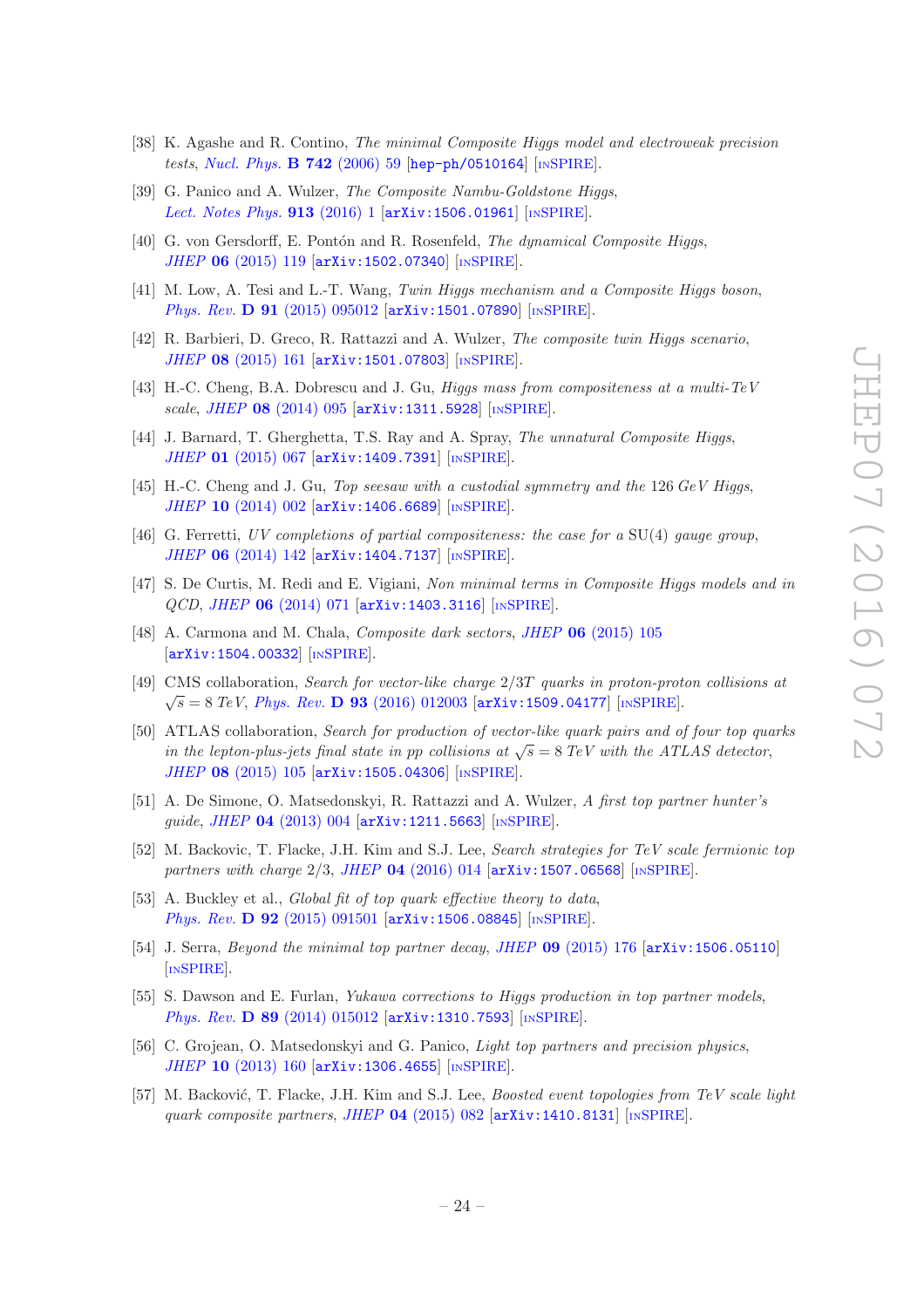- <span id="page-26-0"></span>[58] E. Drueke, J. Nutter, R. Schwienhorst, N. Vignaroli, D.G.E. Walker and J.-H. Yu, Single top production as a probe of heavy resonances, Phys. Rev. **D 91** [\(2015\) 054020](http://dx.doi.org/10.1103/PhysRevD.91.054020) [[arXiv:1409.7607](http://arxiv.org/abs/1409.7607)] [IN[SPIRE](http://inspirehep.net/search?p=find+EPRINT+arXiv:1409.7607)].
- <span id="page-26-2"></span><span id="page-26-1"></span>[59] J. Reuter and M. Tonini, *Top partner discovery in the*  $T \rightarrow tZ$  *channel at the LHC*,  $JHEP$  01 [\(2015\) 088](http://dx.doi.org/10.1007/JHEP01(2015)088)  $[$ [arXiv:1409.6962](http://arxiv.org/abs/1409.6962)]  $[$ IN[SPIRE](http://inspirehep.net/search?p=find+EPRINT+arXiv:1409.6962)].
- <span id="page-26-3"></span>[60] O. Matsedonskyi, G. Panico and A. Wulzer, On the interpretation of top partners searches,  $JHEP$  12 [\(2014\) 097](http://dx.doi.org/10.1007/JHEP12(2014)097)  $[$ [arXiv:1409.0100](http://arxiv.org/abs/1409.0100)]  $[$ IN[SPIRE](http://inspirehep.net/search?p=find+EPRINT+arXiv:1409.0100)].
- <span id="page-26-4"></span>[61] B. Gripaios, T. Müller, M.A. Parker and D. Sutherland, Search strategies for top partners in Composite Higgs models, JHEP  $08$  [\(2014\) 171](http://dx.doi.org/10.1007/JHEP08(2014)171)  $[\text{arXiv:1406.5957}]$  $[\text{arXiv:1406.5957}]$  $[\text{arXiv:1406.5957}]$   $[\text{nsPIRE}]$ .
- [62] C.-Y. Chen, S. Dawson and I.M. Lewis, Top partners and Higgs boson production, Phys. Rev. **D 90** [\(2014\) 035016](http://dx.doi.org/10.1103/PhysRevD.90.035016) [[arXiv:1406.3349](http://arxiv.org/abs/1406.3349)] [IN[SPIRE](http://inspirehep.net/search?p=find+EPRINT+arXiv:1406.3349)].
- <span id="page-26-5"></span>[63] A. Banfi, A. Martin and V. Sanz, *Probing top-partners in Higgs+jets*, *JHEP* 08 [\(2014\) 053](http://dx.doi.org/10.1007/JHEP08(2014)053) [[arXiv:1308.4771](http://arxiv.org/abs/1308.4771)] [IN[SPIRE](http://inspirehep.net/search?p=find+EPRINT+arXiv:1308.4771)].
- <span id="page-26-6"></span>[64] M. Carena, L. Da Rold and E. Pontón, *Minimal Composite Higgs models at the LHC*, JHEP 06 [\(2014\) 159](http://dx.doi.org/10.1007/JHEP06(2014)159) [[arXiv:1402.2987](http://arxiv.org/abs/1402.2987)] [IN[SPIRE](http://inspirehep.net/search?p=find+EPRINT+arXiv:1402.2987)].
- <span id="page-26-7"></span>[65] C. Niehoff, P. Stangl and D.M. Straub, Direct and indirect signals of natural Composite Higgs models, JHEP 01 [\(2016\) 119](http://dx.doi.org/10.1007/JHEP01(2016)119) [[arXiv:1508.00569](http://arxiv.org/abs/1508.00569)] [IN[SPIRE](http://inspirehep.net/search?p=find+EPRINT+arXiv:1508.00569)].
- <span id="page-26-8"></span>[66] J. Barnard and M. White, *Collider constraints on tuning in Composite Higgs models*, JHEP 10 [\(2015\) 072](http://dx.doi.org/10.1007/JHEP10(2015)072) [[arXiv:1507.02332](http://arxiv.org/abs/1507.02332)] [IN[SPIRE](http://inspirehep.net/search?p=find+EPRINT+arXiv:1507.02332)].
- <span id="page-26-10"></span><span id="page-26-9"></span>[67] G. Cacciapaglia, H. Cai, A. Deandrea, T. Flacke, S.J. Lee and A. Parolini, Composite scalars at the LHC: the Higgs, the sextet and the octet, JHEP  $11$  [\(2015\) 201](http://dx.doi.org/10.1007/JHEP11(2015)201) [[arXiv:1507.02283](http://arxiv.org/abs/1507.02283)] [IN[SPIRE](http://inspirehep.net/search?p=find+EPRINT+arXiv:1507.02283)].
- <span id="page-26-12"></span>[68] A. Thamm, R. Torre and A. Wulzer, Future tests of Higgs compositeness: direct vs indirect, JHEP 07 [\(2015\) 100](http://dx.doi.org/10.1007/JHEP07(2015)100) [[arXiv:1502.01701](http://arxiv.org/abs/1502.01701)] [IN[SPIRE](http://inspirehep.net/search?p=find+EPRINT+arXiv:1502.01701)].
- <span id="page-26-11"></span>[69] S. Kanemura, K. Kaneta, N. Machida and T. Shindou, New resonance scale and fingerprint identification in minimal Composite Higgs models, *Phys. Rev.* **D 91** [\(2015\) 115016](http://dx.doi.org/10.1103/PhysRevD.91.115016) [[arXiv:1410.8413](http://arxiv.org/abs/1410.8413)] [IN[SPIRE](http://inspirehep.net/search?p=find+EPRINT+arXiv:1410.8413)].
- <span id="page-26-13"></span>[70] N. Vignaroli, New W' signals at the LHC, Phys. Rev.  $\bf{D}$  89 [\(2014\) 095027](http://dx.doi.org/10.1103/PhysRevD.89.095027) [[arXiv:1404.5558](http://arxiv.org/abs/1404.5558)] [IN[SPIRE](http://inspirehep.net/search?p=find+EPRINT+arXiv:1404.5558)].
- <span id="page-26-14"></span>[71] M. Redi, V. Sanz, M. de Vries and A. Weiler, *Strong signatures of right-handed* compositeness , JHEP 08 [\(2013\) 008](http://dx.doi.org/10.1007/JHEP08(2013)008) [[arXiv:1305.3818](http://arxiv.org/abs/1305.3818)] [IN[SPIRE](http://inspirehep.net/search?p=find+EPRINT+arXiv:1305.3818)].
- <span id="page-26-15"></span>[72] K. Agashe, A. Azatov, T. Han, Y. Li, Z.-G. Si and L. Zhu, LHC signals for coset electroweak gauge bosons in warped/Composite PGB Higgs models, Phys. Rev.  $\bf{D} 81$  [\(2010\) 096002](http://dx.doi.org/10.1103/PhysRevD.81.096002) [[arXiv:0911.0059](http://arxiv.org/abs/0911.0059)] [IN[SPIRE](http://inspirehep.net/search?p=find+EPRINT+arXiv:0911.0059)].
- <span id="page-26-16"></span>[73] A. Carmona, M. Chala and J. Santiago, New Higgs production mechanism in Composite Higgs models, JHEP 07 [\(2012\) 049](http://dx.doi.org/10.1007/JHEP07(2012)049) [[arXiv:1205.2378](http://arxiv.org/abs/1205.2378)] [IN[SPIRE](http://inspirehep.net/search?p=find+EPRINT+arXiv:1205.2378)].
- <span id="page-26-17"></span>[74] M. Redi and A. Tesi, *Implications of a light Higgs in composite models, JHEP* 10 [\(2012\) 166](http://dx.doi.org/10.1007/JHEP10(2012)166) [[arXiv:1205.0232](http://arxiv.org/abs/1205.0232)] [IN[SPIRE](http://inspirehep.net/search?p=find+EPRINT+arXiv:1205.0232)].
- [75] R. Contino, D. Marzocca, D. Pappadopulo and R. Rattazzi, On the effect of resonances in Composite Higgs phenomenology, JHEP 10 [\(2011\) 081](http://dx.doi.org/10.1007/JHEP10(2011)081) [[arXiv:1109.1570](http://arxiv.org/abs/1109.1570)] [IN[SPIRE](http://inspirehep.net/search?p=find+EPRINT+arXiv:1109.1570)].
- [76] G. Panico, M. Redi, A. Tesi and A. Wulzer, On the tuning and the mass of the Composite Higgs, JHEP 03 [\(2013\) 051](http://dx.doi.org/10.1007/JHEP03(2013)051) [[arXiv:1210.7114](http://arxiv.org/abs/1210.7114)] [IN[SPIRE](http://inspirehep.net/search?p=find+EPRINT+arXiv:1210.7114)].